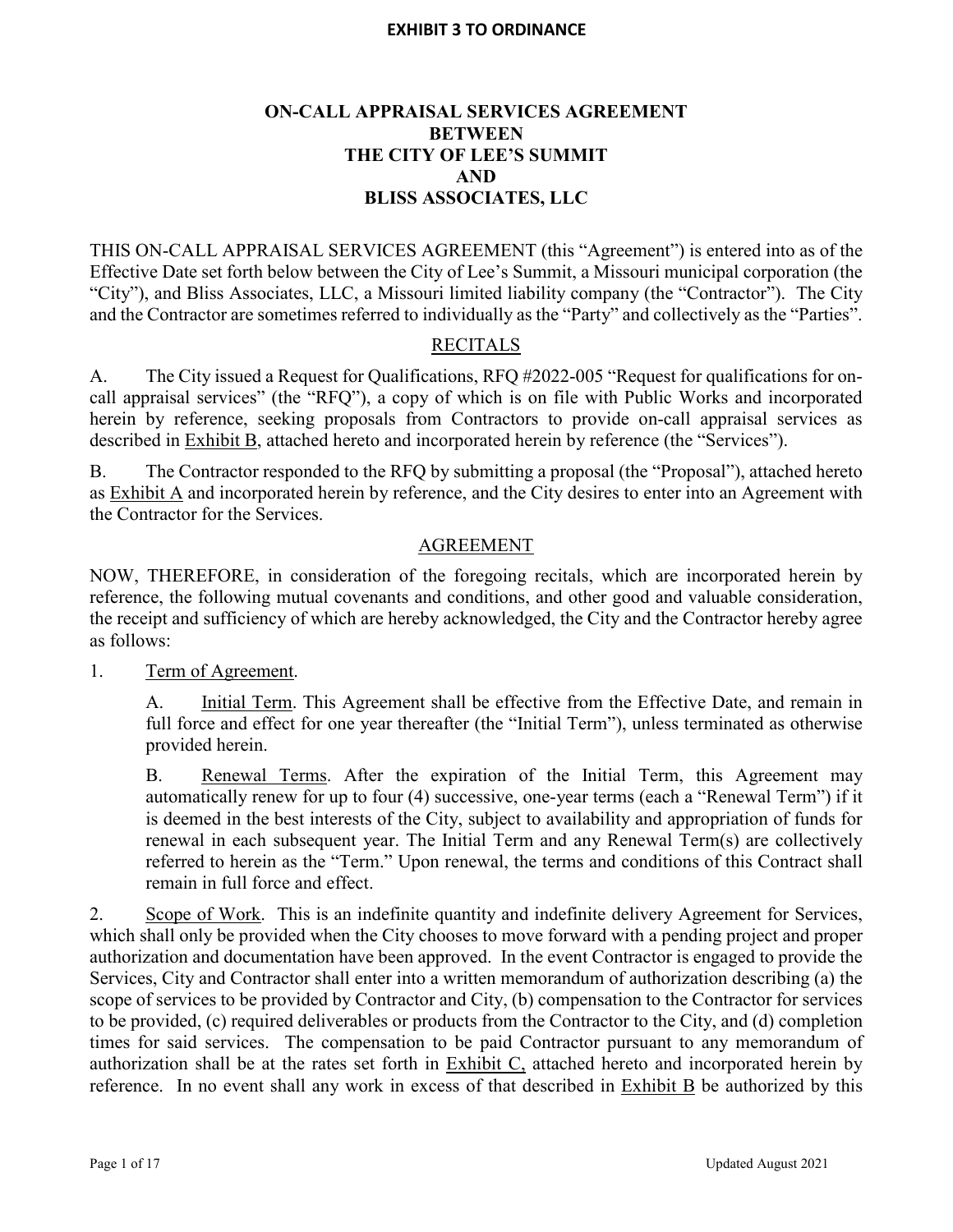Agreement without City and Contractor first entering into a written modification. The City does not guarantee any minimum or maximum amount of Services will be requested under this Agreement.

3. Compensation. The City shall pay Contractor for the Services (as described in Section 2, Scope of Work) at the rates for on-call appraisal services, as set forth in the Fee Schedule, attached hereto as Exhibit C and incorporated herein by reference.

The City's Public Works Department will only review fully documented requests for price increases after an Agreement has been in effect for one (1) year. Any price increase adjustment will only be made at the time of contract renewal and will be a factor in the renewal review process. The City's Public Works Department will determine whether the requested price increase or an alternate option is in the best interest of the City. Any price adjustment will be effective upon the effective date of the contract renewal.

4. Payments. The City shall pay the Contractor upon the completion of each project, based upon work performed and completed to date, and upon submission and approval of invoices. All invoices shall document and itemize all work completed to date, and shall include the Purchase Order number authorizing the transaction, if applicable, and shall be delivered to the City Accounts Payable address indicated on the face of the Purchase Order or email to ap $@c$ ityofls.net, unless otherwise specified. Each invoice statement shall include a record of time expended and work performed in sufficient detail to justify payment. All transportation charges must be prepaid by the Contractor. If invoice is subject to a quick payment discount, the discount period will be calculated from the date of receipt of the claim Service or the/ Materials or the invoice, whichever is later.

5. Safety Plan. Contractor shall provide the Services in accordance with a safety plan that is compliant with Occupational Safety and Health Administration ("OSHA"), American National Standards Institute and National Institute for Occupational Safety and Health standards. If, in the Contractor's sole determination, the Services to be provided do not require a safety plan, Contractor shall notify the City, in writing, describing the reasons a safety plan is unnecessary. The City reserves the right to request a safety plan following such notification.

6. Documents. All documents, including any intellectual property rights thereto, prepared and submitted to the City pursuant to this Agreement shall be the property of the City.

7. Contractor Personnel. Contractor shall provide adequate, experienced personnel, capable of and devoted to the successful performance of the Services under this Agreement. Contractor agrees to assign specific individuals to key positions. If deemed qualified, the Contractor is encouraged to hire City residents to fill vacant positions at all levels. Contractor agrees that, upon commencement of the Services to be performed under this Agreement, key personnel shall not be removed or replaced without prior written notice to the City. If key personnel are not available to perform the Services for a continuous period exceeding thirty (30) calendar days, or are expected to devote substantially less effort to the Services than initially anticipated, Contractor shall immediately notify the City of same and shall, subject to the concurrence of the City, replace such personnel with personnel possessing substantially equal ability and qualifications.

8. Inspection; Acceptance. All work and services shall be subject to inspection and acceptance by the City at reasonable times during Contractor's performance. The Contractor shall provide and maintain a self-inspection system that is acceptable to the City.

9. Licenses; Materials. Contractor shall maintain in current status all federal, state, and local licenses and permits required for the operation of the business conducted by the Contractor. The City has no obligation to provide Contractor, its employees, or subcontractors any business registrations or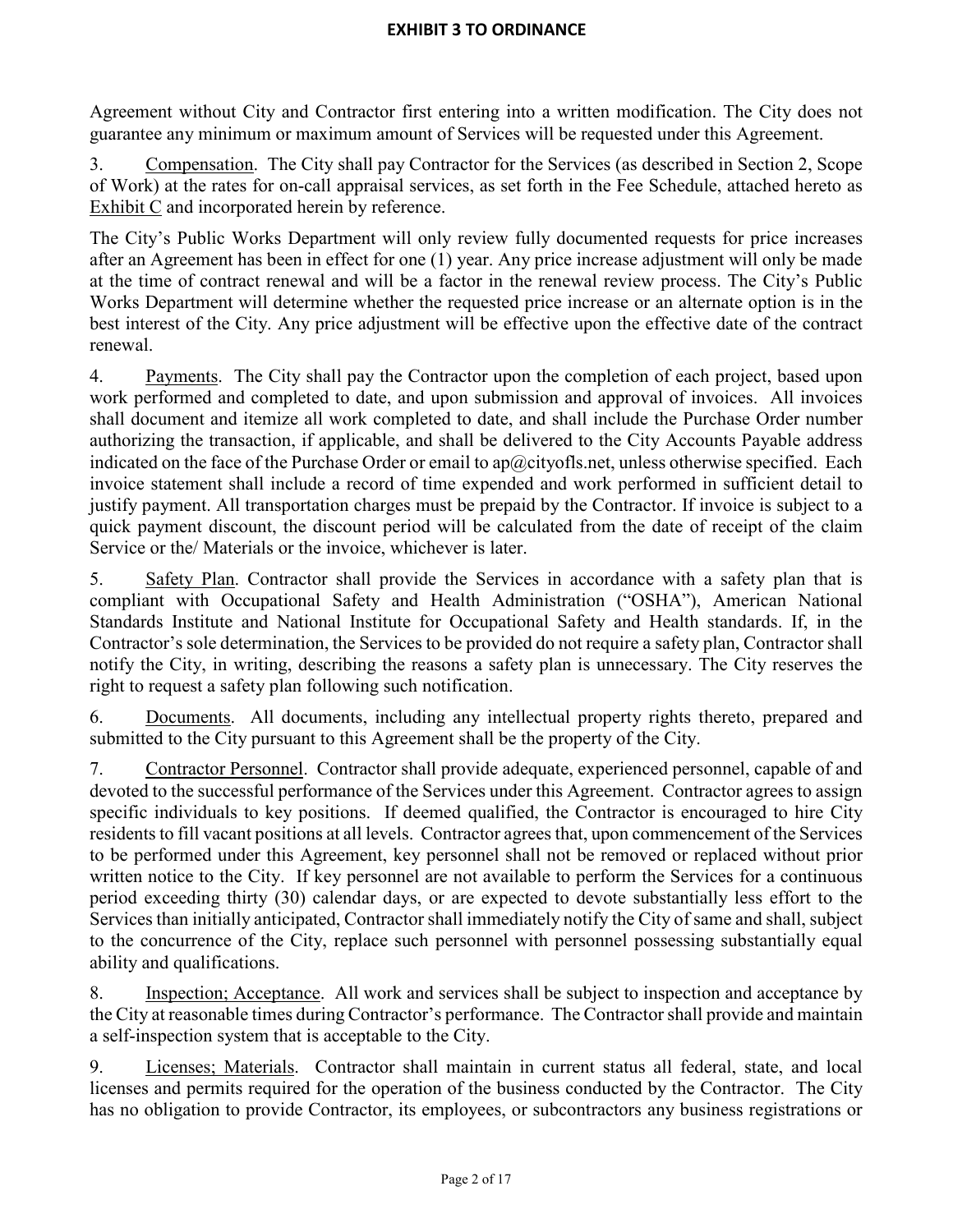licenses required to perform the specific services set forth in this Agreement. The City has no obligation to provide tools, equipment or material to Contractor.

10. Performance Warranty. Contractor warrants that the Services rendered will conform to the requirements of this Agreement and with the care and skill ordinarily used by members of the same profession practicing under similar circumstances at the same time and in the same locality.

11. Indemnification. To the fullest extent permitted by law, the Contractor shall indemnify, defend and hold harmless the City and each council member, officer, director, employee or agent thereof (the City and any such person being herein called an "Indemnified Party"), for, from and against any and all losses, claims, damages, liabilities, fines, penalties, judgments, costs and expenses (including, but not limited to, reasonable attorneys' fees, court costs and the costs of appellate proceedings) to which any such Indemnified Party may become subject, under any theory of liability whatsoever (collectively "Claims"), insofar as such Claims (or actions in respect thereof) relate to, arise out of, or are caused by or based upon the intentional, reckless, or negligent acts, misconduct, errors, directives, mistakes or omissions, in connection with the work or services of the Contractor, its officers, employees, agents, or any tier of subcontractor or person for which Contractor may be legally liable in the performance of this Agreement.

The amount and type of insurance coverage requirements set forth below will in no way be construed as limiting the scope of the indemnity in this Section.

- 12. Insurance.
- 12.1 General.

A. Insurer Qualifications. Without limiting any obligations or liabilities of Contractor, Contractor shall purchase and maintain, at its own expense, hereinafter stipulated minimum insurance with insurance companies authorized to do business in the State of Missouri, with an AM Best, Inc. rating of A or above with policies and forms satisfactory to the City. Failure to maintain insurance as specified herein may result in termination of this Agreement at the City's option.

B. No Representation of Coverage Adequacy. The City reserves the right to review any and all of the insurance policies and/or endorsements cited in this Agreement, but has no obligation to do so. Failure to demand such evidence of full compliance with the insurance requirements set forth in this Agreement or failure to identify any insurance deficiency shall not relieve Contractor from, nor be construed or deemed a waiver of, its obligation to maintain the required insurance at all times during the performance of this Agreement.

C. Additional Insured. All insurance coverage and self-insured retention or deductible portions, except Workers' Compensation insurance and Professional Liability insurance, if applicable, shall name and endorse, to the fullest extent permitted by law for claims arising out of the performance of this Agreement, the City, its agents, representatives, officers, directors, officials and employees as Additional Insured as specified under the respective coverage sections of this Agreement.

D. Coverage Term. All insurance required herein shall be maintained in full force and effect until all work or services required to be performed under the terms of this Agreement are satisfactorily performed, completed and formally accepted by the City, unless specified otherwise in this Agreement.

E. Primary Insurance. Contractor's insurance shall be, or be endorsed to indicate, its primary, non-contributory insurance with respect to performance of this Agreement and in the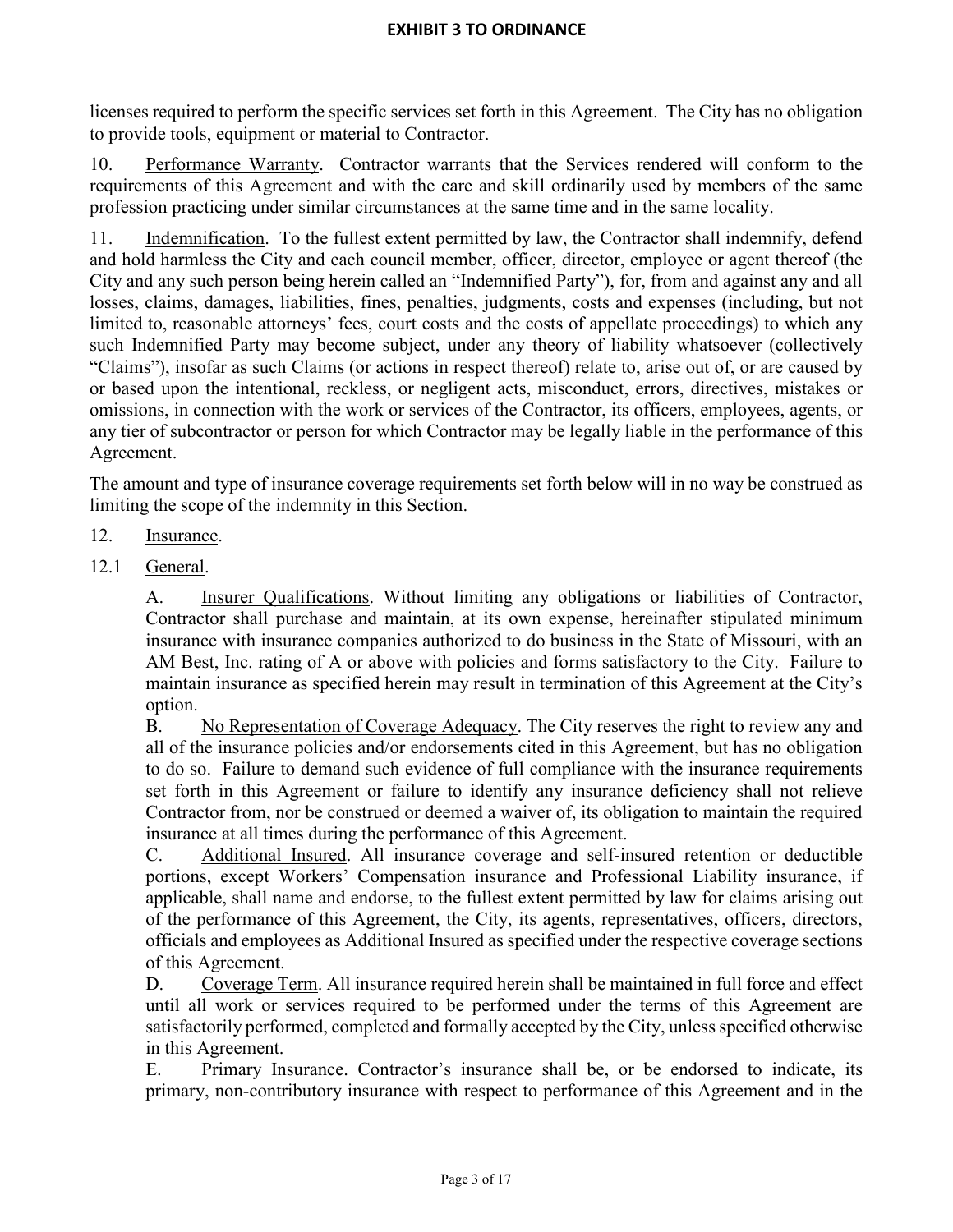protection of the City as an Additional Insured. Such coverage shall be at least as broad as ISO CG 20 01 04 13.

F. Claims Made. In the event any insurance policies required by this Agreement are written on a "claims made" basis, coverage shall extend, either by keeping coverage in force or purchasing an extended reporting option, for six (6) years past completion and acceptance of the services. Such continuing coverage shall be evidenced by submission of annual Certificates of Insurance citing applicable coverage is in force and contains the provisions as required herein for the six-year period.

G. Waiver. All policies, except for Professional Liability, including Workers' Compensation insurance, shall contain a waiver of rights of recovery (subrogation) against the City, its agents, representatives, officials, officers and employees for any claims arising out of the work or services of Contractor. Contractor shall arrange to have such subrogation waivers incorporated into each policy via formal written endorsement.

H. Policy Deductibles and/or Self-Insured Retentions. The policies set forth in these requirements may provide coverage that contains deductibles or self-insured retention amounts. Such deductibles or self-insured retention shall not be applicable with respect to the policy limits provided to the City. Contractor shall be solely responsible for any such deductible or selfinsured retention amount.

I. Sovereign immunity. In no event shall any language or requirement in this Agreement be construed as or constitute a waiver or limitation of City's defenses with regard to sovereign immunity, governmental immunity, or official immunity under federal or state constitutions, statutes, and/or laws.

J. Use of Subcontractors. If any work under this Agreement is subcontracted in any way, Contractor shall either cover all sub-contractors in the Contractor's liability insurance policy or execute written agreements with its subcontractors containing the indemnification provisions set forth in this Section and insurance requirements set forth herein protecting the City and Contractor. Contractor shall be responsible for executing any agreements with its subcontractors and obtaining certificates of insurance verifying the insurance requirements.

K. Notice of Claim. Contractor shall upon receipt of notice of any claim in connection with this Agreement promptly notify the City, providing full details thereof, including an estimate of the amount of loss or liability. Contractor shall also promptly notify the City of any reduction in limits of protection afforded under any policy listed in the certificate(s) of insurance in an amount such that the policy aggregate becomes less than the current statutory waiver of sovereign immunity, regardless of whether such impairment is a result of this Agreement. A breach of this provision is a material breach of the Agreement.

L. Evidence of Insurance. Prior to commencing any work or services under this Agreement, Contractor will provide the City with suitable evidence of insurance in the form of certificates of insurance and a copy of the declaration page(s) of the insurance policies as required by this Agreement, issued by Contractor's insurance insurer(s) as evidence that policies are placed with acceptable insurers as specified herein and provide the required coverages, conditions and limits of coverage specified in this Agreement and that such coverage and provisions are in full force and effect. The City may reasonably rely upon the certificates of insurance and declaration page(s) of the insurance policies as evidence of coverage but such acceptance and reliance shall not waive or alter in any way the insurance requirements or obligations of this Agreement.

If any of the policies required by this Agreement expire during the life of this Agreement, Contractor shall forward renewal certificates and declaration page(s) to the City thirty (30) days prior to the expiration date. All certificates of insurance and declarations required by this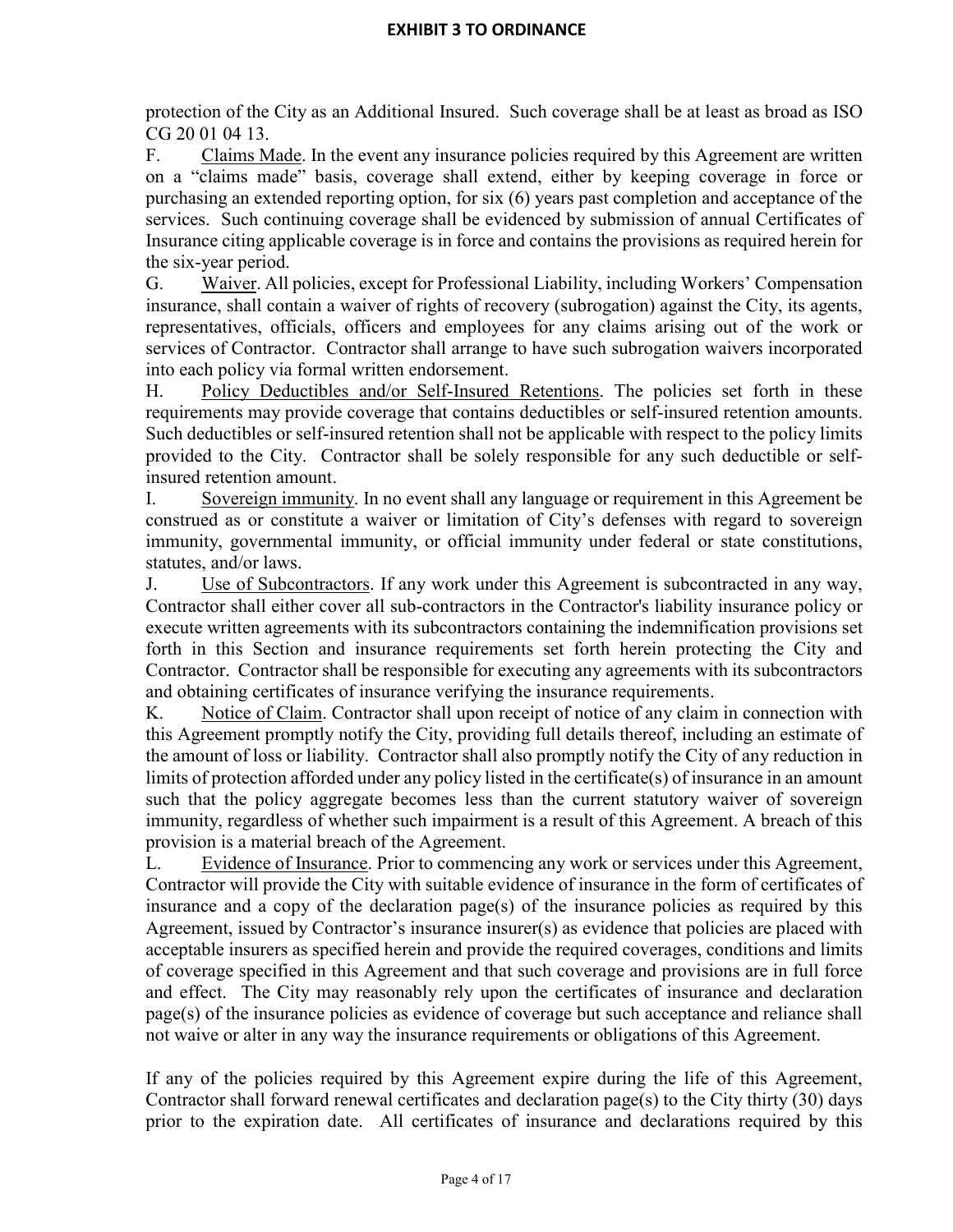Agreement shall be identified by referencing number and title of this Agreement. Additionally, certificates of insurance and declaration page(s) of the insurance policies submitted without a reference to this Agreement, as applicable, will be subject to rejection and may be returned or discarded. Certificates of insurance and declaration page(s) shall specifically include the following provisions:

- (1) The City, its agents, representatives, officers, directors, officials and employees are Additional Insureds as follows:
	- (a) Commercial General Liability Under Insurance Services Office, Inc., ("ISO") Form CG 20 10 03 97 and CG 20 37 07 04, or their equivalents.
	- (b) Auto Liability Under ISO Form CA 20 48 or equivalent.
	- (c) Excess Liability Follow Form to underlying insurance.
- (2) Contractor's insurance shall be primary, non-contributory insurance with respect to performance of the Agreement.
- (3) All policies, except for Professional Liability, including Workers' Compensation, waive rights of recovery (subrogation) against City, its agents, representatives, officers, officials and employees for any claims arising out of work or services performed by Contractor under this Agreement.
- (4) ACORD certificate of insurance form 25 (2014/01) is preferred. If ACORD certificate of insurance form 25 (2001/08) is used, the phrases in the cancellation provision "endeavor to" and "but failure to mail such notice shall impose no obligation or liability of any kind upon the company, its agents or representatives" shall be deleted. Certificate forms other than ACORD form shall have similar restrictive language deleted.

All Certificates of Insurance shall name the City of Lee's Summit as the certificate holder and send the certificate and any endorsements to:

City of Lee's Summit Attn: Public Works 220 S.E. Green Street Lee's Summit, MO 64063 -2358

M. Endorsements. Contractor shall provide the City with the necessary endorsements to ensure City is provided the insurance coverage set forth in this Subsection.

### 12.2 Required Insurance Coverage.

A. Commercial General Liability. Contractor shall maintain "occurrence" form Commercial General Liability insurance with an unimpaired limit of not less than \$1,000,000 for each occurrence, \$2,000,000 Products and Completed Operations Annual Aggregate and a \$2,000,000 General Aggregate Limit. The policy shall cover liability arising from premises, operations, independent contractors, products-completed operations, bodily injury, personal injury and advertising injury. Coverage under the policy will be at least as broad as ISO policy form CG 00 01 93 or equivalent thereof, including but not limited to, separation of insured's clause. To the fullest extent allowed by law, for claims arising out of the performance of this Agreement, the City, its agents, representatives, officers, officials and employees shall be endorsed as an Additional Insured under ISO, Commercial General Liability Additional Insured Endorsement forms CG 20 10 03 97 and CG 20 37 07 04, or their equivalents, which shall read "Who is an Insured (Section II) is amended to include as an insured the person or organization shown in the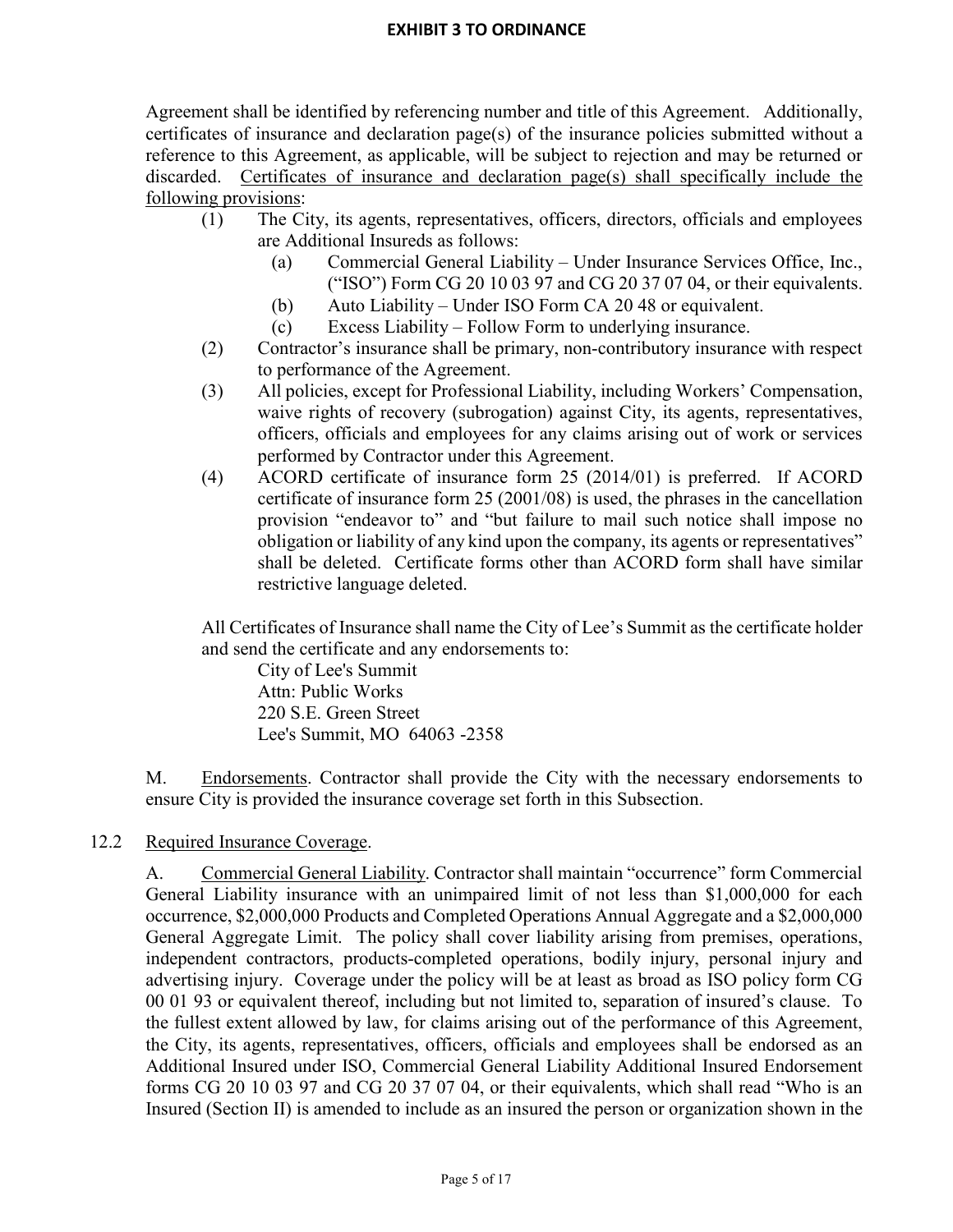Schedule, but only with respect to liability arising out of "your work" for that insured by or for you." The policy shall contain an endorsement waiving rights of recovery (subrogation) against the City, its agents, representatives, officials, officers and employees. If any Excess insurance is utilized to fulfill the requirements of this subsection, such Excess insurance shall be "follow form" equal or broader in coverage scope than underlying insurance.

B. Vehicle Liability. Contractor shall maintain Business Automobile Liability insurance with an unimpaired limit of \$1,000,000 each occurrence on Contractor's owned, hired and nonowned vehicles assigned to or used in the performance of the Contractor's work or services under this Agreement. Coverage will be at least as broad as ISO coverage code "1" "any auto" policy form CA 00 01 12 93 or equivalent thereof. To the fullest extent allowed by law, for claims arising out of the performance of this Agreement, the City, its agents, representatives, officers, directors, officials and employees shall be endorsed as an Additional Insured under ISO Business Auto policy Designated Insured Endorsement form CA 20 48 or equivalent. The policy shall contain an endorsement waiving rights of recovery (subrogation) against the City, its agents, representatives, officials, officers and employees. If any Excess insurance is utilized to fulfill the requirements of this subsection, such Excess insurance shall be "follow form" equal or broader in coverage scope than underlying insurance.

C. Workers' Compensation Insurance. Contractor shall maintain Workers' Compensation insurance to cover obligations imposed by federal and state statutes having jurisdiction over Contractor's employees engaged in the performance of work or services under this Agreement and shall also maintain Employers Liability Insurance with an unimpaired limit of not less than \$500,000 for each accident, \$500,000 disease for each employee and \$1,000,000 disease policy limit. The policy shall contain an endorsement waiving rights of recovery (subrogation) against the City, its agents, representatives, officials, officers and employees.

D. Professional Liability. If this Agreement is the subject of any professional services or work, or if the Contractor engages in any professional services or work in any way related to performing the work under this Agreement, the Contractor shall maintain Professional Liability insurance covering negligent errors and omissions arising out of the Services performed by the Contractor, or anyone employed by the Contractor, or anyone for whose negligent acts, mistakes, errors and omissions the Contractor is legally liable, with an liability insurance limit of \$1,000,000 each claim and \$2,000,000 annual aggregate.

The Policy shall include, or be endorsed to include, property damage liability coverage for damage to, alteration of, loss of, or destruction of electronic data and/or information "property" of the City in the care, custody, or control of Contractor.

12.3 Cancellation and Expiration Notice. Insurance required herein shall not expire, be canceled, or be materially changed without thirty (30) days' prior written notice to the City.

13. Termination; Cancellation.

13.1 For City's Convenience. This Agreement is for the convenience of the City and, as such, may be terminated without cause after receipt by Contractor of written notice by the City. The Notice of Termination shall specify the effective date of termination, which shall be not less than five (5) calendar days from the date the notice is personally delivered or ten (10) days from the date the Notice of Termination is sent by another method. Upon termination for convenience, Contractor shall be paid, for all undisputed materials or services that were delivered prior to the termination date.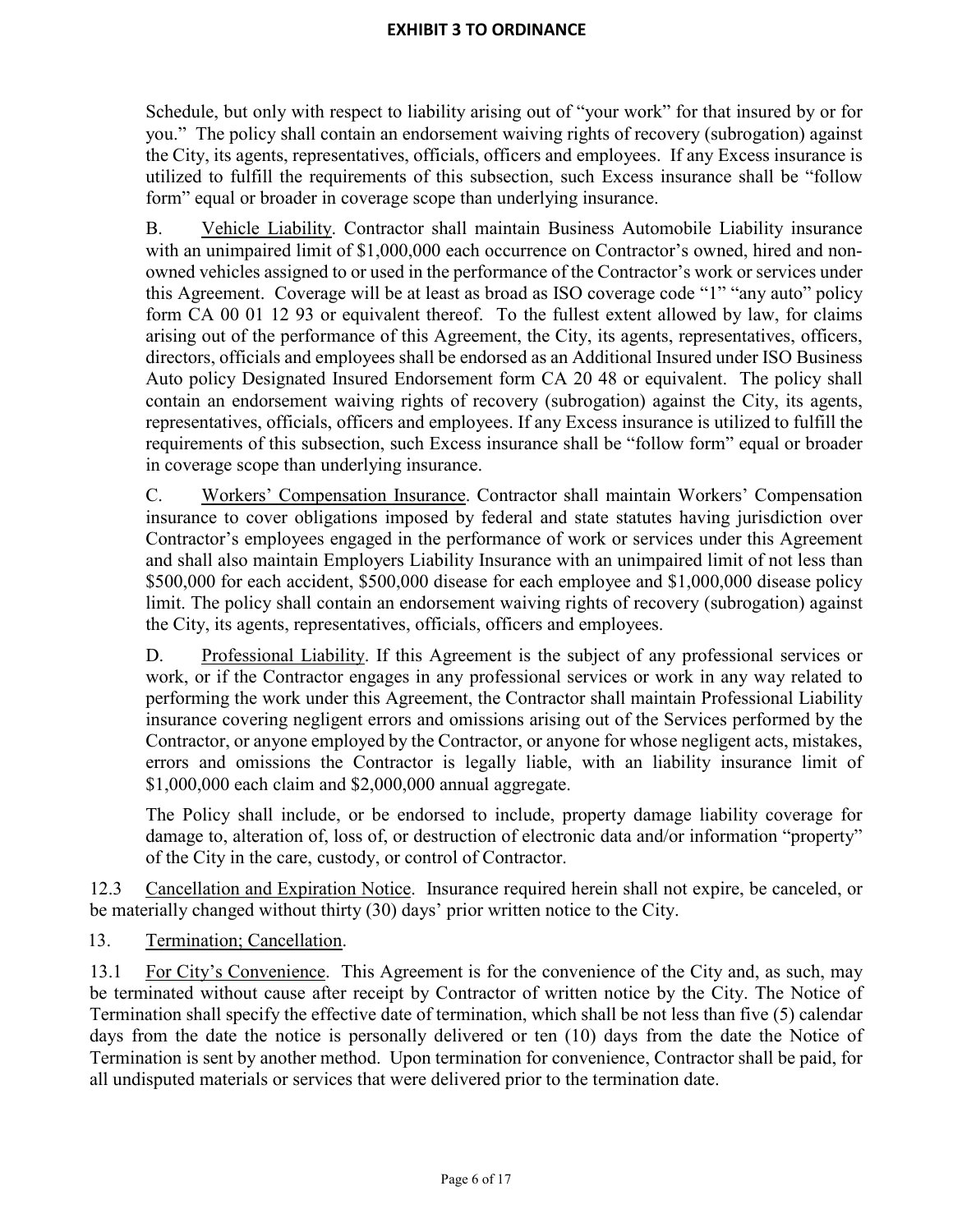13.2 For Cause. If either Party fails to perform any obligation pursuant to this Agreement and such Party fails to cure its nonperformance within thirty (30) calendar days after notice of nonperformance is given by the non-defaulting Party, such Party will be in default. In the event of such default, the nondefaulting Party may terminate this Agreement immediately for cause and will have all remedies that are available to it at law or in equity including, without limitation, the remedy of specific performance. If the nature of the defaulting Party's nonperformance is such that it cannot reasonably be cured within thirty (30) calendar days, then the defaulting Party will have such additional periods of time as may be reasonably necessary under the circumstances, provided the defaulting Party immediately (1) provides written notice to the non-defaulting Party and (2) commences to cure its nonperformance and thereafter diligently continues to completion the cure of its nonperformance. In no event shall any such cure period exceed ninety (90) calendar days. In the event of such termination for cause, payment shall be made by the City to the Contractor for the undisputed portion of its fee due as of the termination date.

The City shall have the right to declare the Contractor in default for the following reasons, which set forth examples, but are not the only reasons the Contractor may declared in default:

A. Upon a breach by the Contractor of a material term or condition of this Contract, including unsatisfactory performance of the services;

B. Upon insolvency or the commencement of any proceeding by or against the Contractor, either voluntarily or involuntarily, under the Bankruptcy Code or relating to the insolvency, receivership, liquidation, or composition of the Contractor for the benefit of creditors;

C. If the Contractor refuses or fails to proceed with the services under the Contract when and as directed by the City;

D. If the Contractor or any of its officers, directors, partners, five percent (5%) or greater shareholders, principals, or other employee or person substantially involved in its activities are indicted or convicted after execution of the Contract under any state or federal law of any of the following:

1. a criminal offense incident to obtaining or attempting to obtain or performing a public or private contract;

2. fraud, embezzlement, theft, bribery, forgery, falsification, or destruction of records, or receiving stolen property;

3. a criminal violation of any state or federal antitrust law;

4. violation of the Racketeer Influence and Corrupt Organization Act, 18 U.S.C. § 1961 et seq., or the Mail Fraud Act, 18 U.S.C. § 1341 et seq., for acts in connection with the submission of bids or proposals for a public or private contract;

5. conspiracy to commit any act or omission that would constitute grounds for conviction or liability under any statute described in subparagraph (d) above; or

6. an offense indicating a lack of business integrity that seriously and directly affects responsibility as a City contractor.

E. If the Contractor or any of its officers, directors, partners, five percent (5%) or greater shareholders, principals, or other employee or person substantially involved in its activities are subject to a judgment of civil liability under any state or federal antitrust law for acts or omissions in connection with the submission of bids or proposals for a public or private contract; or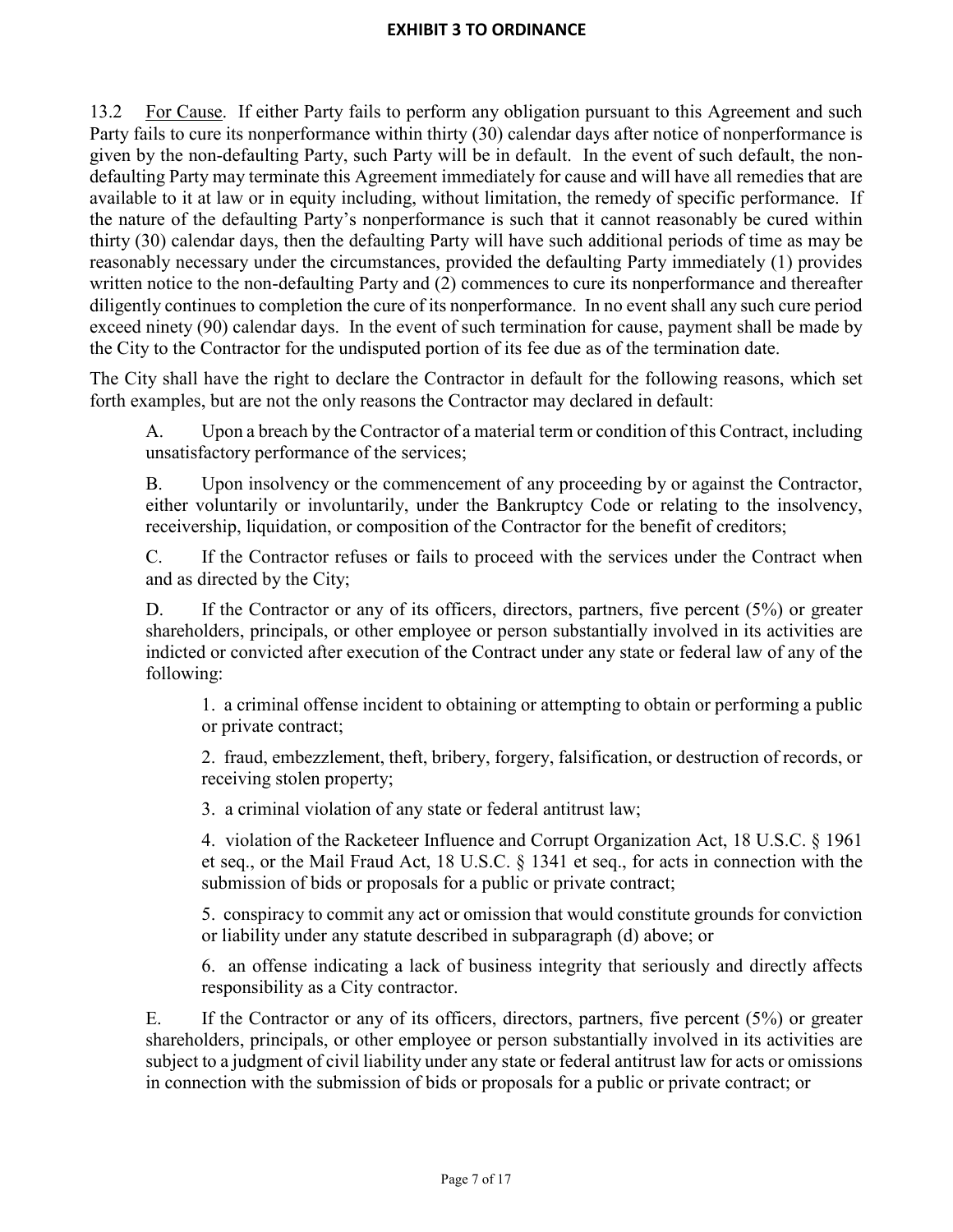F. If the Contractor or any of its officers, directors, partners, five percent (5%) or greater shareholders, principals, or other employee or person substantially involved in its activities makes or causes to be made any false, deceptive, or fraudulent material statement, or fail to make a required material statement in any bid, proposal, or application for City or other government work.

13.3 Gratuities. The City may, by written notice to the Contractor, cancel this Agreement if it is found by the City that gratuities, in the form of economic opportunity, future employment, entertainment, gifts or otherwise, were offered or given by the Contractor or any agent or representative of the Contractor to any officer, agent or employee of the City for the purpose of securing this Agreement. In the event this Agreement is canceled by the City pursuant to this provision, the City shall be entitled, in addition to any other rights and remedies, to recover and withhold from the Contractor an amount equal to 150% of the gratuity.

13.4 Agreement Subject to Appropriation. The City is obligated only to pay its obligations set forth in the Agreement as may lawfully be made from funds appropriated and budgeted for that purpose during the City's then current fiscal year. The City's obligations under this Agreement are current expenses subject to the "budget law" and the unfettered legislative discretion of the City concerning budgeted purposes and appropriation of funds. Should the City elect not to appropriate and budget funds to pay its Agreement obligations, this Agreement shall be deemed terminated at the end of the then-current fiscal year term for which such funds were appropriated and budgeted for such purpose and the City shall be relieved of any subsequent obligation under this Agreement. The Parties agree that the City has no obligation or duty of good faith to budget or appropriate the payment of the City's obligations set forth in this Agreement in any budget in any fiscal year other than the fiscal year in which the Agreement is executed and delivered. The City shall be the sole judge and authority in determining the availability of funds for its obligations under this Agreement. The City shall keep Contractor informed as to the availability of funds for this Agreement. The obligation of the City to make any payment pursuant to this Agreement is not a general obligation or indebtedness of the City. Contractor hereby waives any and all rights to bring any claim against the City from or relating in any way to the City's termination of this Agreement pursuant to this section.

13.5 Conflict of Interest. No salaried officer or employee of the City and no member of the City Council shall have a financial interest, direct or indirect, in this Agreement, and any violation of this provision renders the Agreement void. The parties shall comply with all federal conflict of interest statutes and regulations, and all applicable provisions of §§ 105.450, *et. seq*. RSMo. Contractor covenants that it presently has no interest and shall not acquire any interest, direct or indirect, which would conflict in any manner or degree with the performance of Services to be performed under this Agreement. Contractor further covenants that in the performance of this Agreement no person having such interest shall be employed.

14. Miscellaneous.

14.1 Independent Contractor. It is clearly understood that each party will act in its individual capacity and not as an agent, employee, partner, joint venturer, or associate of the other. An employee or agent of one party shall not be deemed or construed to be the employee or agent of the other for any purpose whatsoever. Contractor acknowledges and agrees that all services provided under this Agreement are being provided as an independent contractor, not as an employee or agent of the City. Contractor, its employees and subcontractors are not entitled to workers' compensation benefits from the City. The City does not have the authority to supervise or control the actual work of Contractor, its employees or subcontractors. Contractor is neither prohibited from entering into other contracts nor prohibited from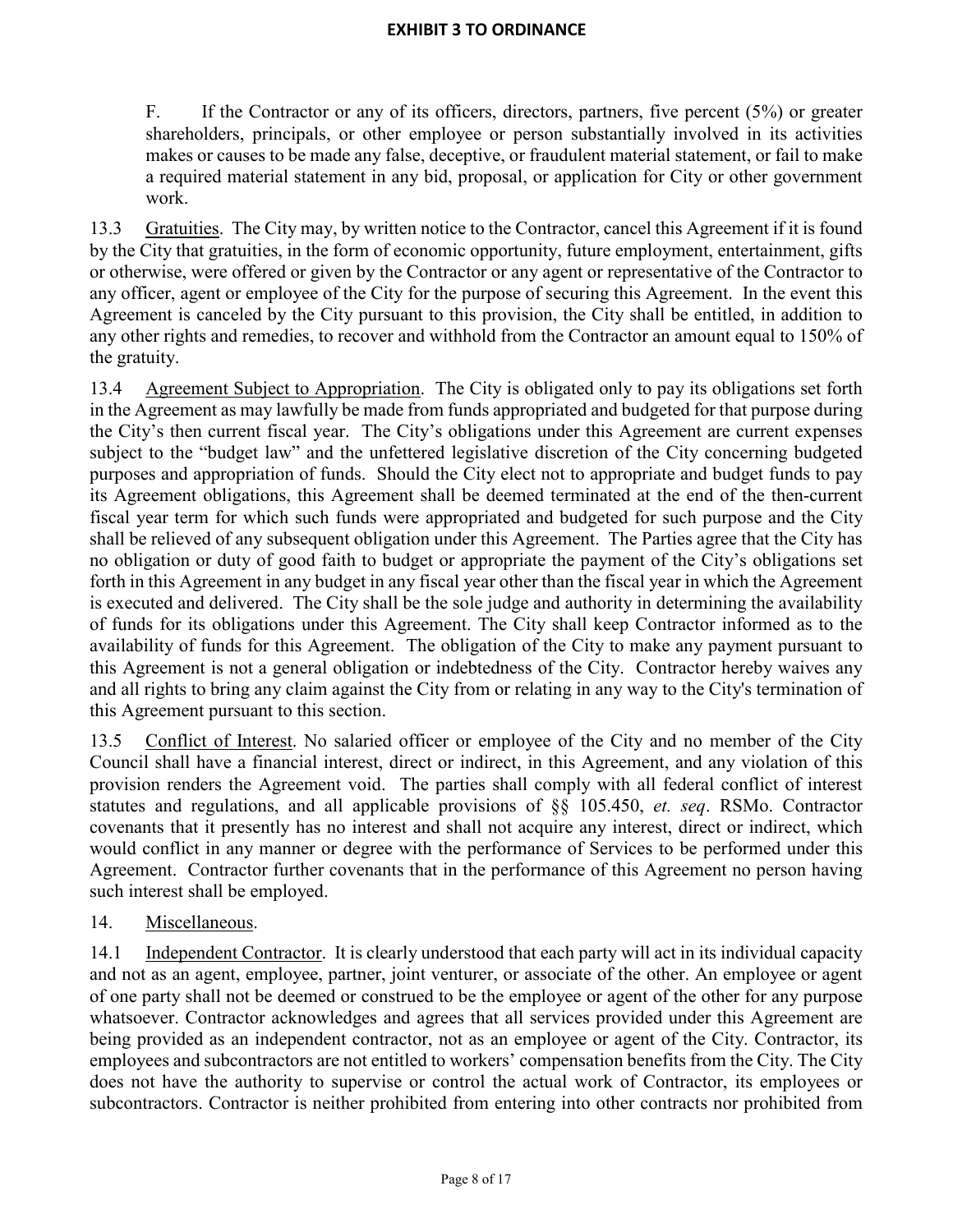practicing its profession elsewhere. City and Contractor do not intend to nor will they combine business operations under this Agreement.

14.2 Applicable Law; Venue. This Agreement shall be governed by the laws of the State of Missouri, and a suit pertaining to this Agreement may be brought only in courts in eastern Jackson County, Missouri. The Parties expressly and irrevocably consent to the exclusive jurisdiction and venue of such courts and expressly waive the right to transfer or remove any such action.

14.3 Laws and Regulations. Contractor shall comply with all federal, state, and local laws, regulations, and ordinances applicable to its performance under this Agreement. The Contractor shall include similar requirements of all subcontractors in Agreements entered for performance of Contractor's obligations under this Agreement. Contractor shall keep fully informed and shall at all times during the performance of its duties under this Agreement ensure that it and any person for whom the Contractor is responsible abides by, and remains in compliance with, all rules, regulations, ordinances, statutes or laws affecting the Services, including, but not limited to, the following: (1) existing and future City and County ordinances and regulations; (2) existing and future State and Federal laws and regulations; and (C) existing and future Occupational Safety and Health Administration standards.

14.4 Amendments. This Agreement may be modified only by a written amendment signed by persons duly authorized to enter into contracts on behalf of the City and the Contractor.

14.5 Provisions Required by Law. Each and every provision of law and any clause required by law to be in the Agreement will be read and enforced as though it were included herein and, if through mistake or otherwise any such provision is not inserted, or is not correctly inserted, then upon the application of either Party, the Agreement will promptly be physically amended to make such insertion or correction.

14.6 Severability. The provisions of this Agreement are severable to the extent that any provision or application held to be invalid by a Court of competent jurisdiction shall not affect any other provision or application of the Agreement which may remain in effect without the invalid provision or application.

14.7 Entire Agreement; Interpretation; Parol Evidence. This Agreement represents the entire agreement of the Parties with respect to its subject matter, and all previous agreements, whether oral or written, entered into prior to this Agreement are hereby revoked and superseded by this Agreement. No representations, warranties, inducements or oral agreements have been made by any of the Parties except as expressly set forth herein, or in any other contemporaneous written agreement executed for the purposes of carrying out the provisions of this Agreement. This Agreement shall be construed and interpreted according to its plain meaning, and no presumption shall be deemed to apply in favor of, or against the Party drafting the Agreement. The Parties acknowledge and agree that each has had the opportunity to seek and utilize legal counsel in the drafting of, review of, and entry into this Agreement.

14.8 Assignment; Delegation. No right or interest in this Agreement shall be assigned or delegated by Contractor without prior, written permission of the City, signed by the City Administrator. Any attempted assignment or delegation by Contractor in violation of this provision shall be a breach of this Agreement by Contractor. The requirements of this Agreement are binding upon the heirs, executors, administrators, successors, and assigns of both Parties.

14.9 Subcontracts. No subcontract shall be entered into by the Contractor with any other Party to furnish any of the material or services specified herein without the prior written and signed approval of the City. The Contractor is responsible for performance under this Agreement whether or not subcontractors are used. Failure to pay subcontractors in a timely manner pursuant to any subcontract shall be a material breach of this Agreement by Contractor.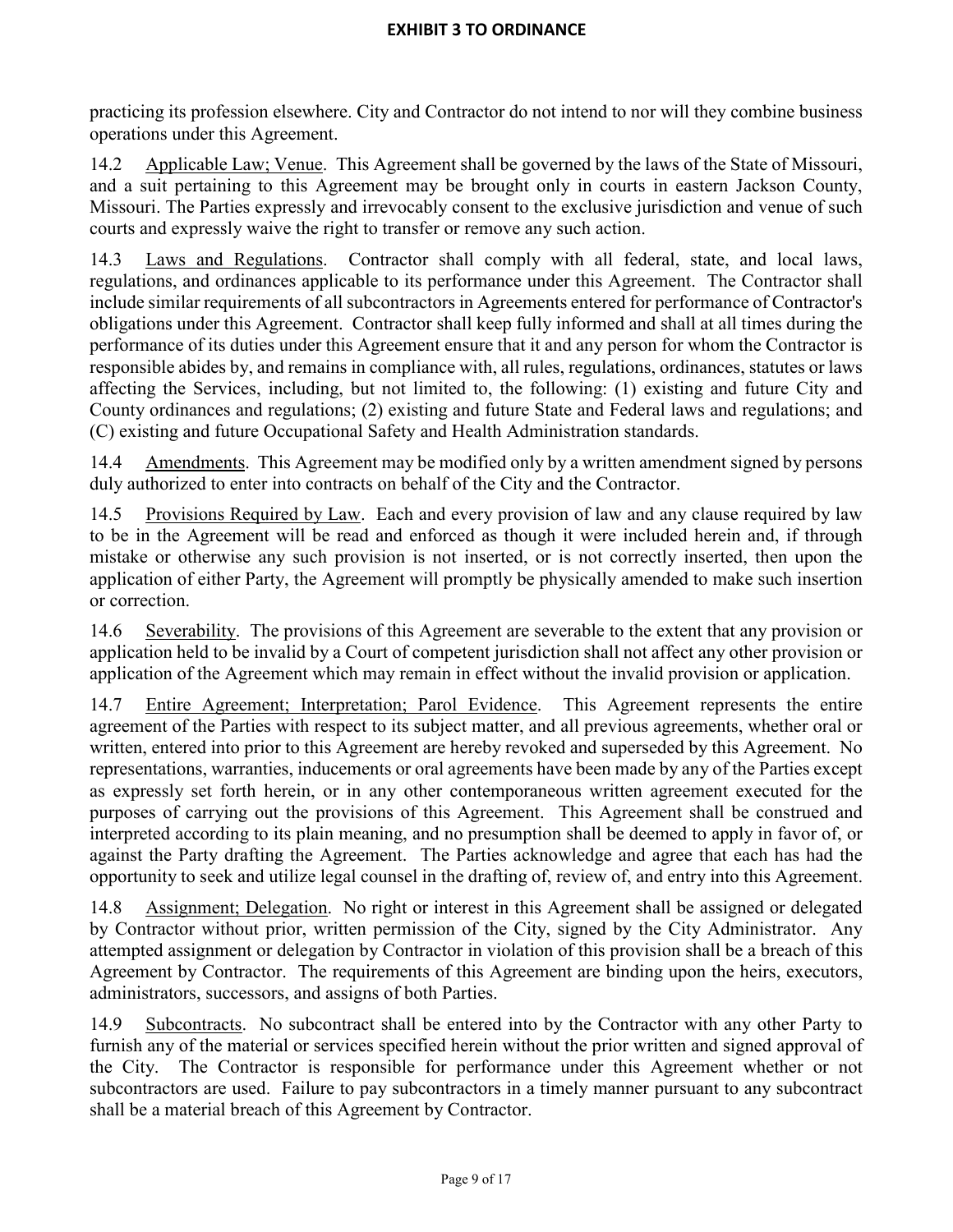14.10 Rights and Remedies. No provision in this Agreement shall be construed, expressly or by implication, as waiver by the City of any existing or future right and/or remedy available by law in the event of any claim of default or breach of this Agreement. The failure of the City to insist upon the strict performance of any term or condition of this Agreement or to exercise or delay the exercise of any right or remedy provided in this Agreement, or by law, or the City's acceptance of and payment for services, shall not release the Contractor from any responsibilities or obligations imposed by this Agreement or by law, and shall not be deemed a waiver of any right of the City to insist upon the strict performance of this Agreement.

14.11 Offset for Damages. In addition to all other remedies at law or equity, the City may offset from any money due to the Contractor any amounts Contractor owes to the City for damages resulting from breach or deficiencies in performance or breach of any obligation under this Agreement.

14.12 Notices and Requests. Any notice or other communication required or permitted to be given under this Agreement shall be in writing and shall be deemed to have been duly given if (1) delivered to the Party at the address set forth below, (2) deposited in the U.S. Mail, registered or certified, return receipt requested, to the address set forth below or (3) given to a recognized and reputable overnight delivery service, to the address set forth below:

| If to the City:   | City of Lee's Summit<br>220 SE Green St<br>Lee's Summit, Missouri 64063<br>Attn: Public Works Department |
|-------------------|----------------------------------------------------------------------------------------------------------|
| With copy to:     | City of Lee's Summit<br>220 SE Green St<br>Lee's Summit, Missouri 64063<br>Attn: City Attorney's Office  |
| If to Contractor: | Bliss Associates, LLC<br>1000 Walnut Street, Suite 920<br>Kansas City, MO 64106<br>Attn: Brian Reardon   |

or at such other address, and to the attention of such other person or officer, as any Party may designate in writing by notice duly given pursuant to this subsection. Notices shall be deemed received (1) when delivered to the Party, (2) three (3) business days after being placed in the U.S. Mail, properly addressed, with sufficient postage, or (3) the following business day after being given to a recognized overnight delivery service, with the person giving the notice paying all required charges and instructing the delivery service to deliver on the following business day. If a copy of a notice is also given to a Party's counsel or other recipient, the provisions above governing the date on which a notice is deemed to have been received by a Party shall mean and refer to the date on which the Party, and not its counsel or other recipient to which a copy of the notice may be sent, is deemed to have received the notice.

14.13 Force Majeure. The Parties shall be excused from performance during the time and to the extent that they are prevented from obtaining, delivering, or performing for reasons beyond the Parties' reasonable control, including without limitation, by act of God, public health emergency, natural disaster fire, strike, loss or shortage of transportation facilities, lock-out, commandeering of materials, products, plants or facilities by the government, and any other events or circumstances beyond the reasonable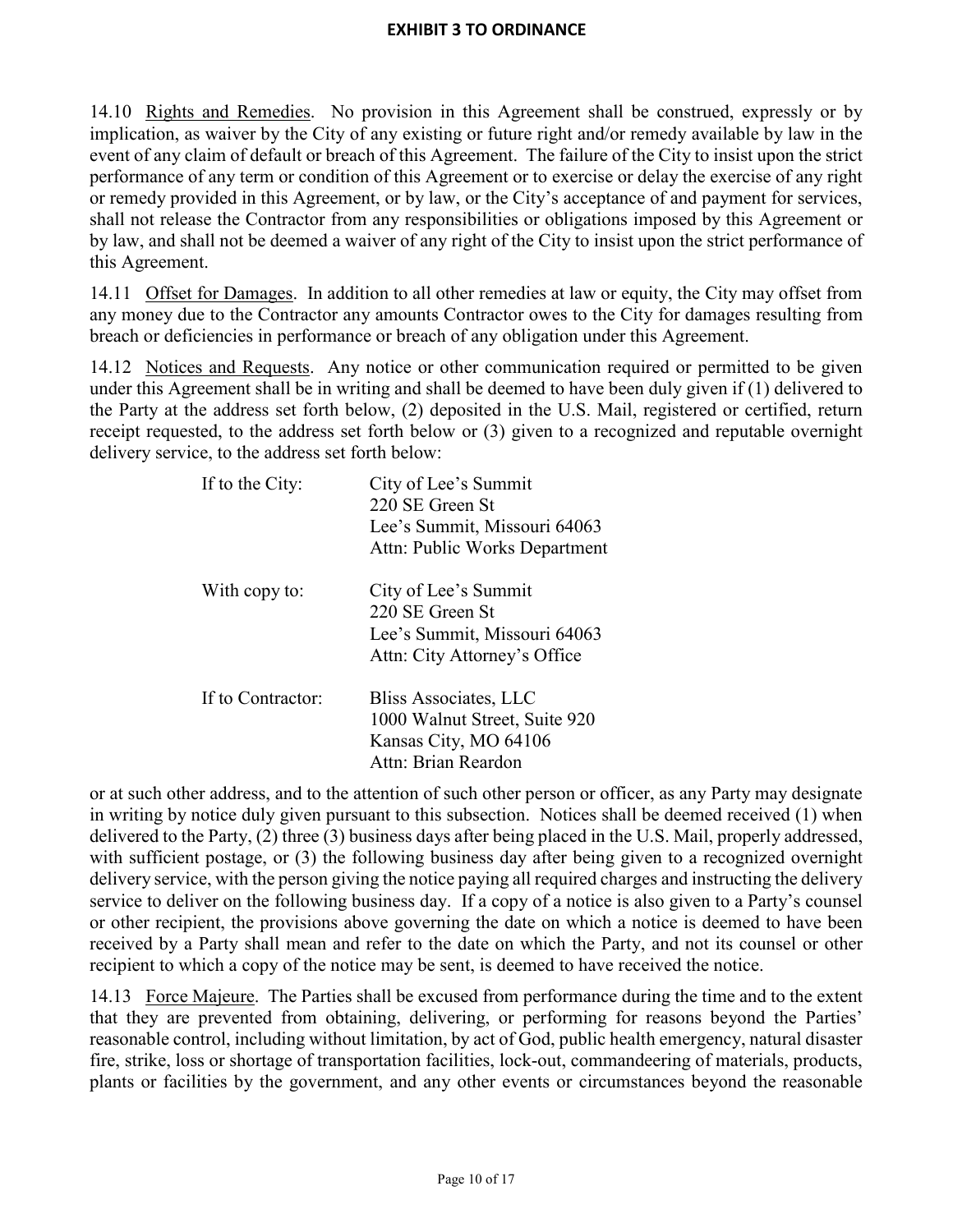control of the party, when satisfactory evidence is presented to the City, provided that it is satisfactorily established that the non-performance is not due to the fault or neglect of the Party not performing.

14.14 Confidentiality of Records. The Contractor shall establish and maintain procedures and controls that are acceptable to the City for the purpose of ensuring that information contained in its records or obtained from the City or from others in carrying out its obligations under this Agreement shall not be used or disclosed by it, its agents, officers, or employees, except as required to perform Contractor's duties under this Agreement. Persons requesting such information should be referred to the City. Contractor also agrees that any information pertaining to individual persons shall not be divulged other than to employees or officers of Contractor as needed for the performance of duties under this Agreement. Contractor shall ensure its subcontractors are aware of and comply with this provision.

# 14.15 Information Technology

A. Limited Access. If necessary for the fulfillment of the Contract, the City may provide the Contractor with non-exclusive, limited access to the City's information technology infrastructure. The Contractor understands and agrees to abide by all the City policies, standards, regulations and restrictions regarding access and usage of the City's information technology infrastructure. The Contractor shall enforce all such policies, standards, regulations and restrictions with all the Contractor's employees, agents or any tier of subcontractor granted access in the performance of this Contract, and shall be granted and authorize only such access as may be necessary for the purpose of fulfilling the requirements of the Contract.

B. Data Confidentiality: All data, regardless of form, including originals, images and reproductions, prepared by, obtained by or transmitted to the Contractor in connection with this Contract is confidential, proprietary information owned by the City. Except as specifically provided in this Contract, the Contractor shall not shall not, without the prior, written consent of the City Manager or authorized designee, (A) disclose data generated in the performance of the Services to any third party or (B) use City data and information.

C. Data Security. Personal identifying information, financial account information, or restricted City information, whether electronic format or hard copy, must be secured and protected at all times to avoid unauthorized access. At a minimum, the Contractor must encrypt and/or password-protect electronic files. This includes data saved to laptop computers, computerized devices or removable storage devices. When personal identifying information, financial account information, or restricted City information, regardless of its format, is no longer necessary or this Contract is terminated (whichever occurs first), the information must be redacted or destroyed through appropriate and secure methods that ensure the information cannot be viewed, accessed or reconstructed. Before the information discussed in this subsection is destroyed, the Contractor shall send a copy of such information to the City in a format specified by the City.

D. Compromised Security. In the event that data collected or obtained by the Contractor in connection with this Contract is believed to have been compromised, the Contractor shall notify the City Manager, or authorized designee, immediately. The Contractor agrees to reimburse the City for any costs incurred by the City to investigate potential breaches of this data and, where applicable, the cost of notifying individuals who may be impacted by the breach.

E. Permitted Access. The Contractor's employees, agents and subcontractors must receive prior, written approval from the City before being granted access to the City's information technology infrastructure and data and the City, in its sole determination, shall determine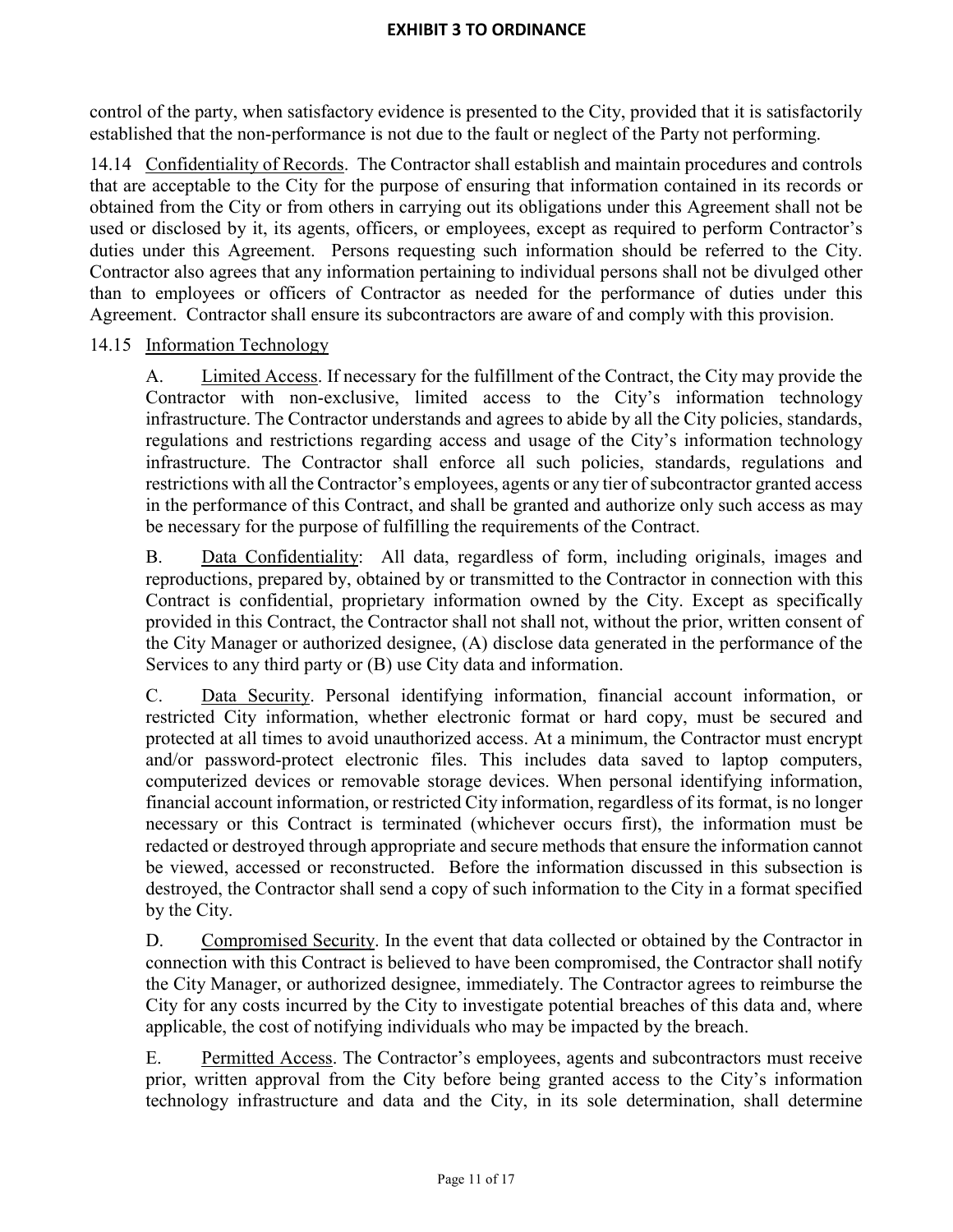accessibility and limitations thereto. The Contractor agrees that the requirements of this Section shall be incorporated into all subcontractor/subcontractor contracts entered into by the Contractor. It is further agreed that a violation of this Section shall be deemed to cause irreparable harm that justifies injunctive relief in court. A violation of this Section may result in immediate termination of this Contract without notice.

F. Cessation of Operation or Support. If Contractor ceases to operate, ends support of, or otherwise divests its interest in the software and materials for which it is contracted by the City and does not assign its service obligations according to these Terms and Conditions, the Contractor shall provide the City a copy of current source code. The City agrees it shall only use the source code to support its internal use of the software.

G. Disengagement. In the event the Contract is terminated by either party, Contractor agrees to confer back to the City all of its data, in usable and normalized format, within 30 calendar days of notice of termination. There shall be no charge for the return of City data to the City.

H. Survival. The obligations of the Contractor under this Section shall survive the termination of this Contract.

14.16 Work Authorization/E-verify. Pursuant § 285.530, RSMo., if Agreement exceeds five thousand dollars (\$5,000.00), Contractor warrants and affirms to the City that (i) Contractor is enrolled and participates in a federal work authorization program with respect to the employees working in connection with the contracted services and (ii) Contractor does not knowingly employ any person who is an unauthorized alien in connection with the contracted services.

Contractor shall swear to and sign an affidavit declaring such affirmation, and provide the City with supporting documentation of its enrollment and participation in a federal work authorization program with respect to the employees working in connection with this Agreement. The required documentation must be from the federal work authorization program provider (e.g. the electronic signature page from the E-Verify program's Memorandum of Understanding); a letter from Contractor reciting compliance is not sufficient.

14.17 Conflicting Terms. In the event of any inconsistency, conflict or ambiguity among the terms of this Agreement, the Scope of Work, any City-approved Purchase Order or memorandum of authorization, the Fee Schedule, the RFQ and the Contractor's Proposal, the documents shall govern in the order listed herein.

Notwithstanding the foregoing, unauthorized exceptions, conditions, limitations or provisions in conflict with the terms of this Agreement (collectively, the "Unauthorized Conditions"), other than the City's project-specific quantities, configurations or delivery dates, are expressly declared void and shall be of no force and effect. Acceptance by the City of any invoice containing any such Unauthorized Conditions or failure to demand full compliance with the terms and conditions set forth in this Contract shall not alter or relieve Contractor from, nor be construed or deemed a waiver of, its requirements and obligations in the performance of this Agreement. If the Agreement is renewed pursuant to Section 1 above and such renewal includes any conflicting terms, other than price, those terms will be null and void unless amended as set forth in this Agreement.

14.18 Non-Exclusive Agreement. This Agreement is entered into with the understanding and agreement that it is for the sole convenience of the City. The City reserves the right to obtain like goods and services from another source when necessary.

14.19 Prevailing Wages. Pursuant to RSMo. § 290.230.5, if this Agreement exceeds seventy-five thousand dollars (\$75,000.00) and involves construction of public works, Contractor shall all its workers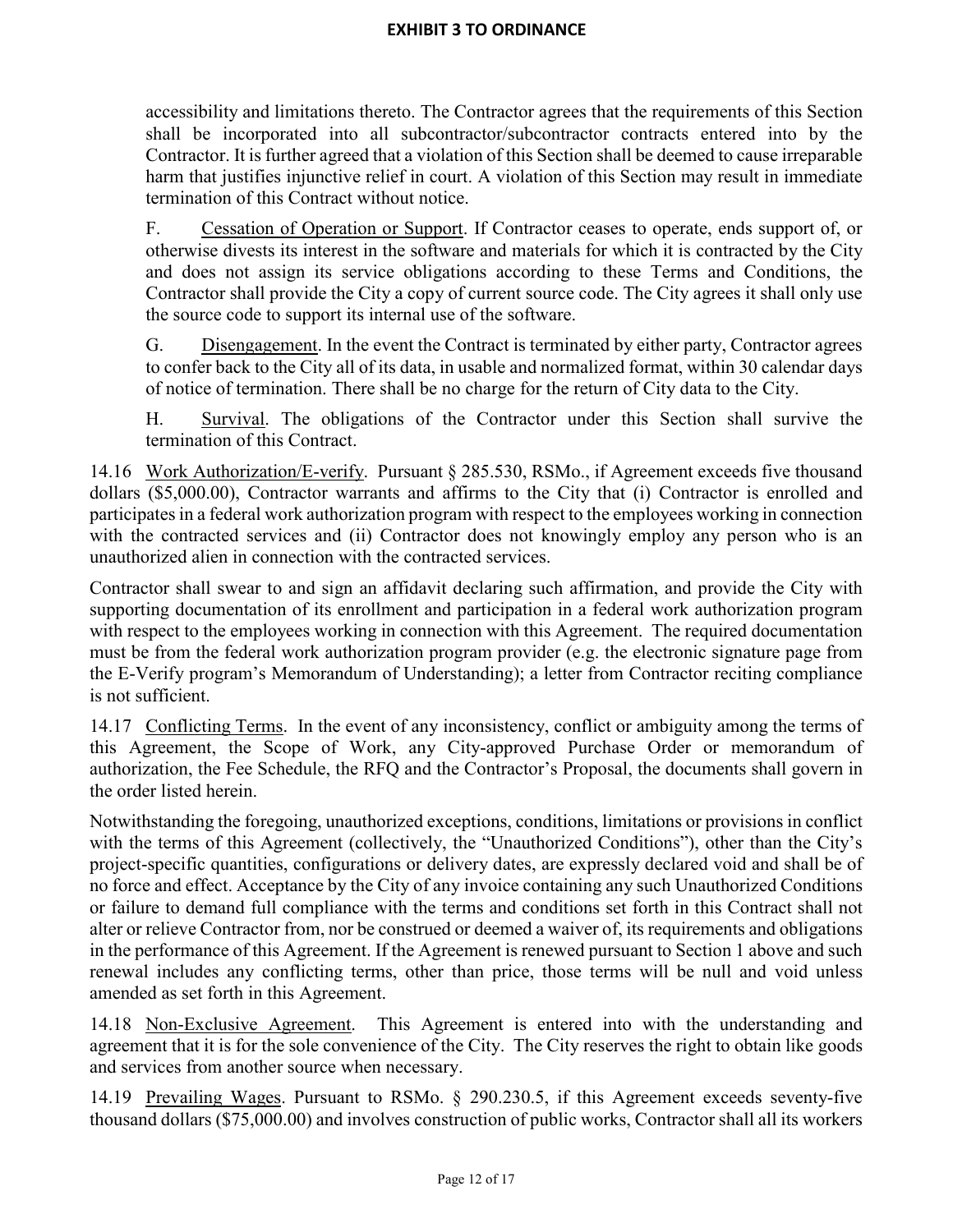the prevailing hourly rate of wages for work of a similar character in Lee's Summit. If there is a dispute whether this Agreement is subject to prevailing wages as required by RSMo. § 290.210, et. seq., the City's determination shall control.

14.20 Cooperative Purchasing. Contractor, by submitting a proposal to the RFQ, acknowledges that other specific eligible political subdivisions and nonprofit institutions ("Eligible Procurement Unit(s)") are permitted to utilize procurement agreements developed by the City, at their discretion and with the agreement of the awarded Contractor. Contractor may, at its sole discretion, accept orders from Eligible Procurement Unit(s) for the purchase of the materials and/or services at the prices and under the terms and conditions of this Agreement, in such quantities and configurations as may be agreed upon between the Parties. All cooperative procurements under this Agreement shall be transacted solely between the requesting Eligible Procurement Unit and Contractor. Payment for such purchases will be the sole responsibility of the Eligible Procurement Unit. The exercise of any rights, responsibilities or remedies by the Eligible Procurement Unit shall be the exclusive obligation of such unit. The City assumes no responsibility for payment, performance or any liability or obligation associated with any cooperative procurement under this Agreement. The City shall not be responsible for any disputes arising out of transactions made by others.

14.21 Time of the Essence. Time is of the essence in this Agreement. Unless otherwise specifically provided, any consent to delay in Contractor's performance of its obligation is applicable only to the particular transaction to which it relates, and is not applicable to any other obligation or transaction.

14.22 Signatory Authority. Each person signing this Agreement represents that such person has the requisite authority to execute this Agreement on behalf of the entity the person represents and that all necessary formalities have been met.

14.23 E-Signature and Counterparts. The Parties agree that this Agreement may be signed in two or more counterparts and/or signed electronically, and all such counterparts together shall constitute one and the same contract; such signatures shall bind the signing party in the same manner as if a handwritten signature had been delivered.

14.24 Anti-Discrimination Against Israel Act. If this Agreement has a total potential value of \$100,000 or more and Contractor has 10 or more employees, the following applies. Pursuant to Section 34.600, RSMo and to the fullest extent permitted by law, Contractor certifies that Contractor is not engaged in a boycott of Israel as of the Effective Date of this Agreement, and agrees for the duration of this Agreement to not engage in a boycott of Israel as defined in Section 34.600, RSMo

[SIGNATURES ON FOLLOWING PAGES]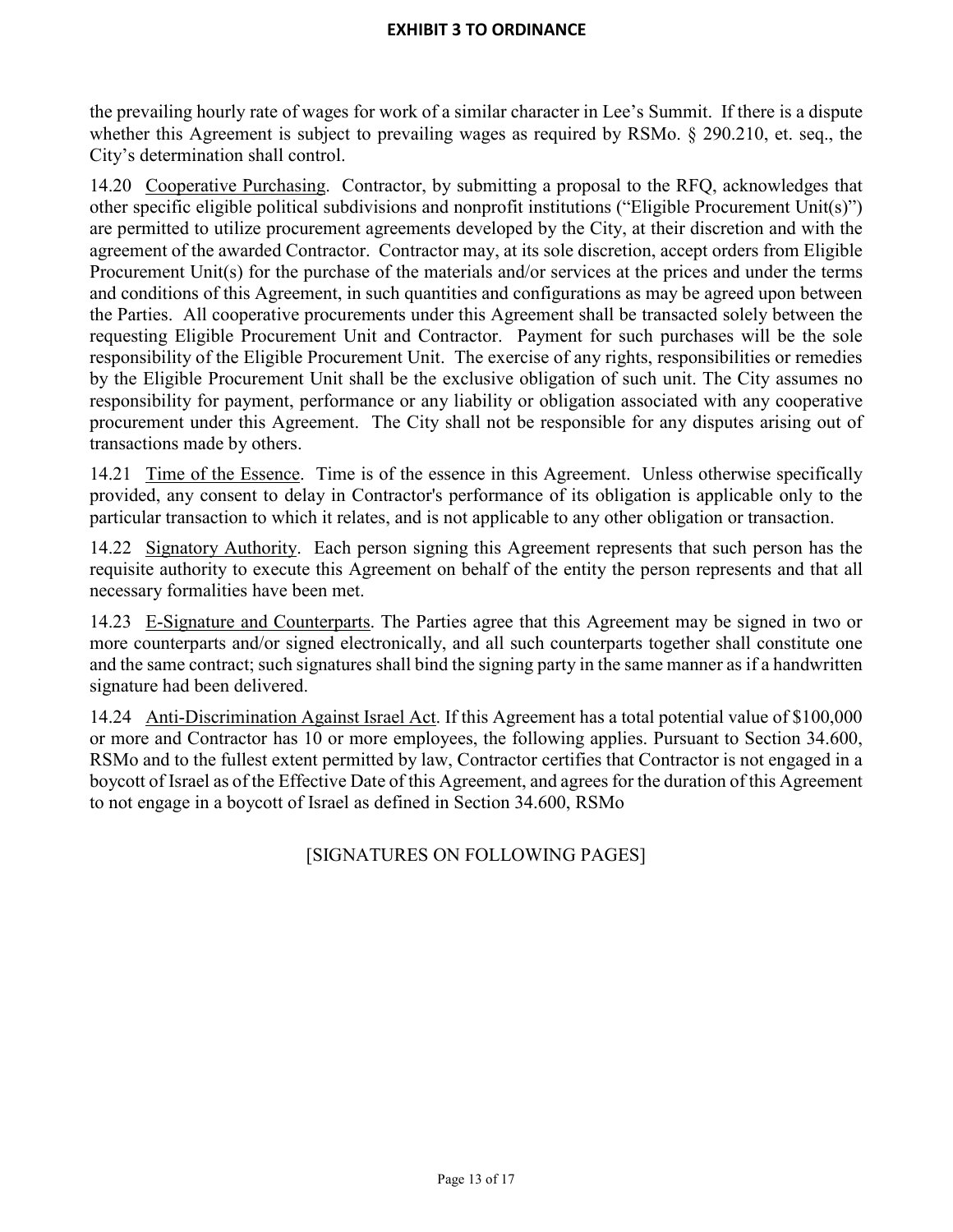IN WITNESS WHEREOF, the Parties hereto have executed this Agreement as of this day of . 2021 ("Effective Date").

#### **CITY OF LEE'S SUMMIT**

Bliss Associates, LLC

By Print Name Brian Reardon

Stephen A. Arbo, City Manager

**ATTEST:** 

Title President

 $9/1/2021$ 

Date

Trisha Fowler Arcuri, City Clerk

**APPROVED AS TO FORM:** 

Scott Ison, Chief Counsel of Infrastructure and Recreation

Page 14 of 17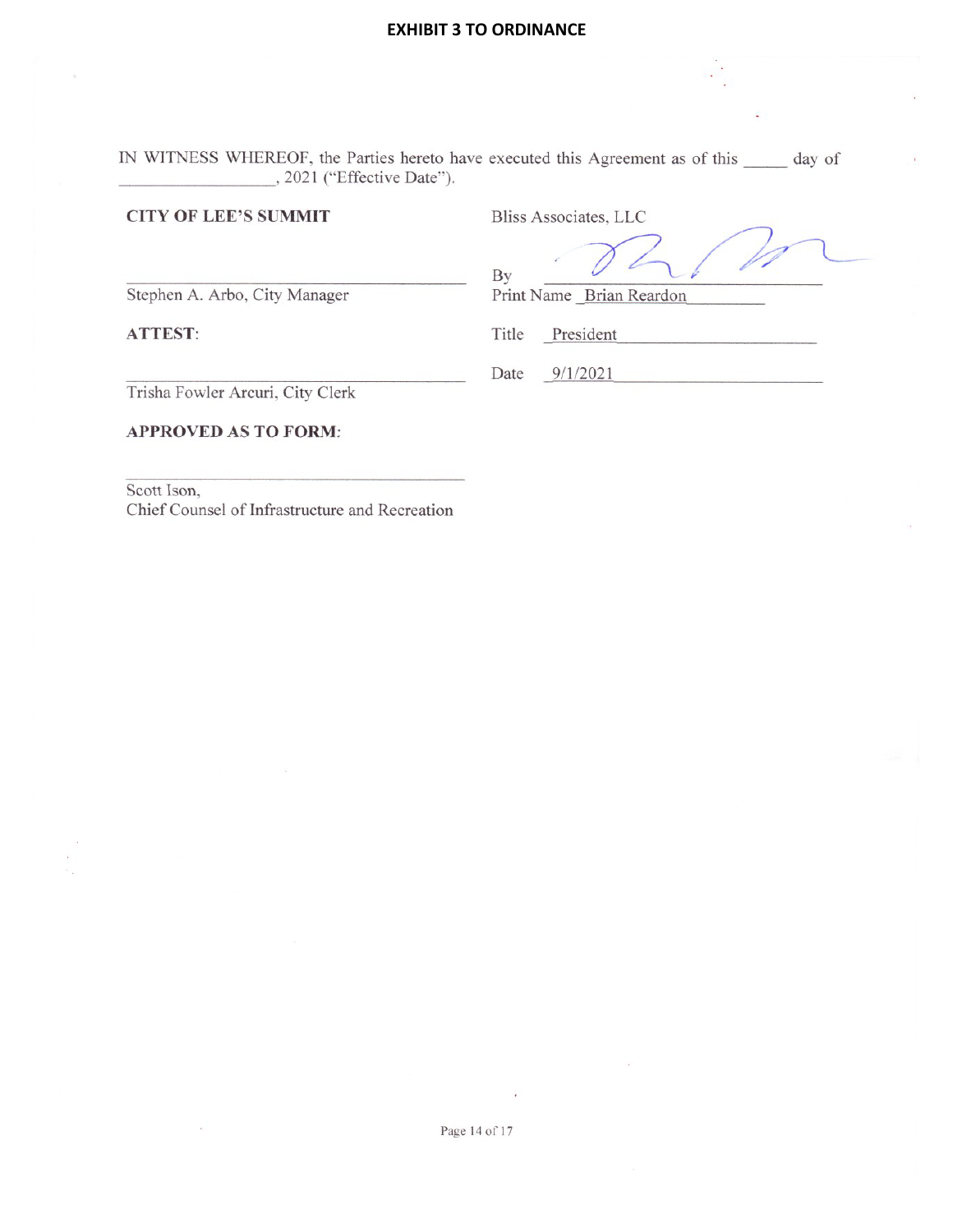# EXHIBIT A TO PROFESSIONAL SERVICES AGREEMENT BETWEEN THE CITY OF LEE'S SUMMIT AND BLISS ASSOCIATES, LLC

[Contractor's Proposal]

See following pages.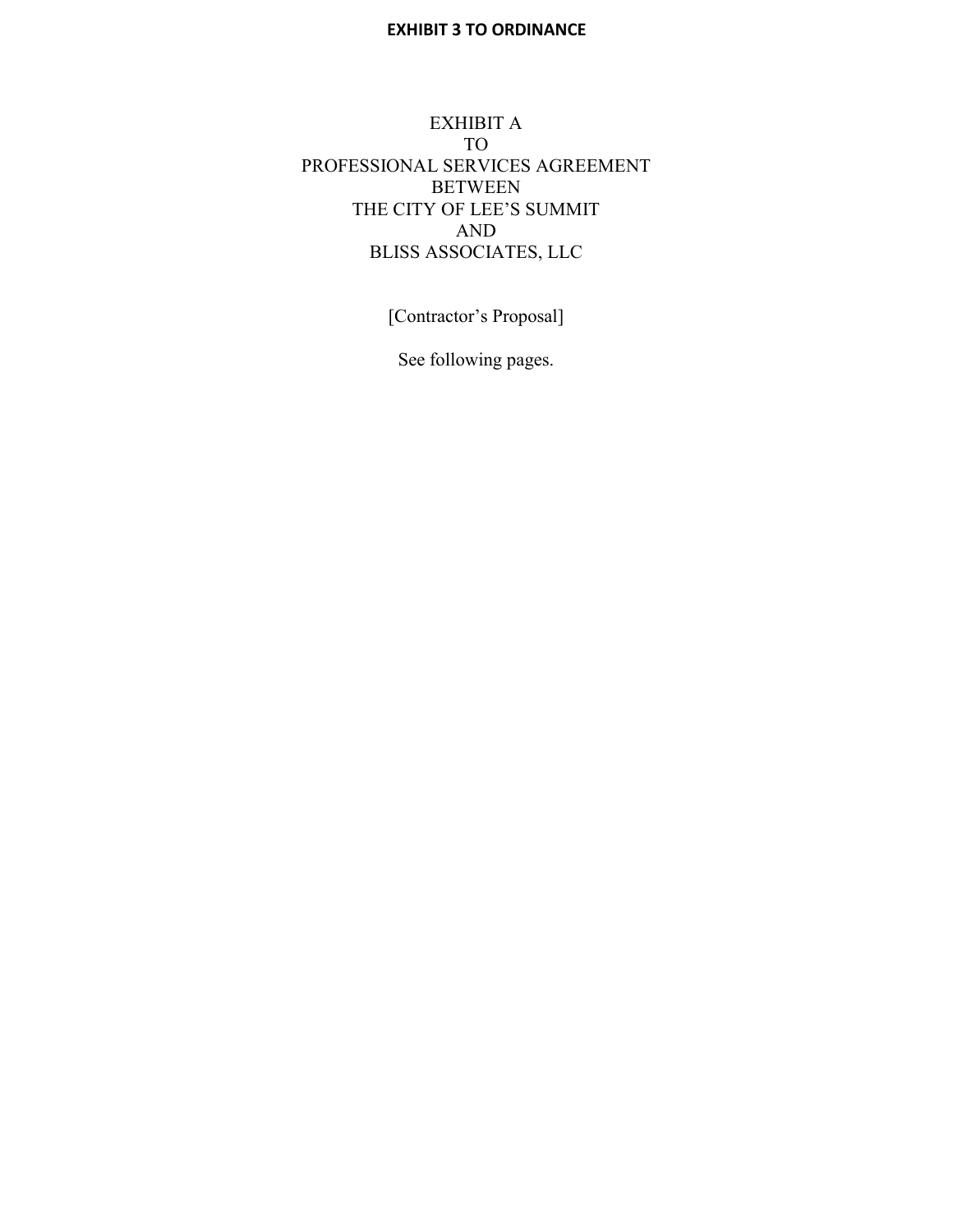**EXHIBIT A**

*Bliss Associates, LLC 1000 Walnut St., Suite 920*  $and$  Professional Services

*Real Estate Valuation Kansas City, MO 64106-2276 816-221-9101 fax*

*www.BlissAppraisal.com*



# **VIA ELECTRONIC MAIL: [Curt.Powelson@cityofls.net](mailto:Curt.Powelson@cityofls.net)**

August 19, 2021

Curt Powelson, SR/WA Right of Way Agent City of Lee's Summit 220 SE Green Street, Lee's Summit, MO 64063

RE: On-Call Appraisal Services RFQ NO. 2022-005

Dear Mr. Powelson:

It is a pleasure to submit the enclosed proposal for on-call appraisal services. We are honored by your consideration and, if selected, will work diligently to meet your needs in a professional and timely manner.

We are uniquely qualified for this contract given our qualifications—education, experience, and depth of staff. The attached proposal summarizes information about the firm, our qualifications, and proposed fee schedule for the Argentine Phase of the assignment.

If you have any questions about this proposal, please contact me.

Thank you for considering Bliss Associates for this unique appraisal assignment.

Respectfully submitted, BLISS ASSOCIATES, LLC

By:

Brian Reardon, MAI President Missouri # 2006030905

Encl.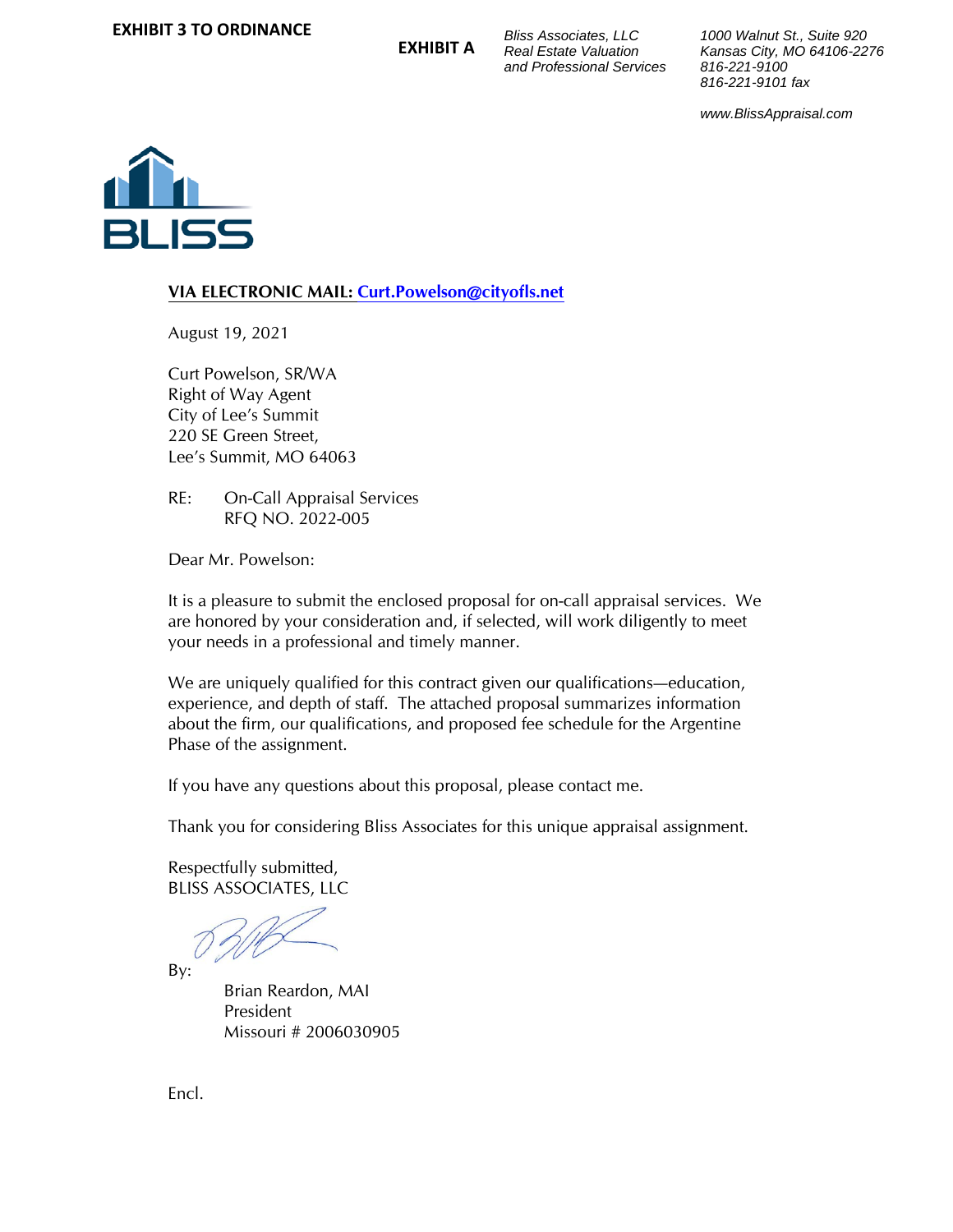#### **INTRODUCTION**

#### *Complete Name and Address of the Firm*

Bliss Associates, LLC 1000 Walnut St., Ste. 920 Kansas City, Missouri 64106

816-221-9100 816-221-9101 fax

### *Point of Contact Info*

Brian Reardon, MAI Bliss Associates, LLC 1000 Walnut St., Ste. 920 Kansas City, Missouri 64106

[breardon@blissappraisal.com](mailto:breardon@blissappraisal.com)

816-221-9100 816-221-9101 fax 816-303-2225 direct 816-304-4463 cell

### **COMPANY PROFILE**

Bliss Associates, LLC, is the oldest and one of the largest real estate appraisal firm in the Kansas City Metropolitan area. The firm was founded in 1933 by George Bliss, one of the pioneers in the professionalization of real estate appraisal practice. The firm grew steadily under the guidance and leadership of his son, Curtis Bliss, the dean of the Kansas City area appraisers. The practice includes a total of 18 licensed and certified appraisers, 5 of whom hold the MAI designation from the Appraisal Institute. The firm was among the very early adapters of applying computer technology to appraisal practice, and now maintains one of the largest private sector databases of real estate records in the Midwest. This database, combined with the firm's depth of experience, expertise and technologicalsavvy give it the unique ability to consistently deliver appraisal opinions its clients can trust at a reasonable cost.

Bliss Associates, LLC, was the first appraisal firm in the Midwest to computerize appraisals, first in the Midwest with email for appraisers, and one of the first in the appraisal industry with digital delivery (PDF). The firm moved its corporate headquarters in 2012 to a state-of-the-art facility in the Commerce Bank Building.

In the past five years, Bliss Associates, LLC, has performed thousands of valuations. The company holds membership in the KC Data Service, Heartland MLS, the National Association of Home Builders, and several area Chambers of Commerce. The company subscribes to the Marshall and Swift Cost Service, CoStar, LoopNet, County on-line

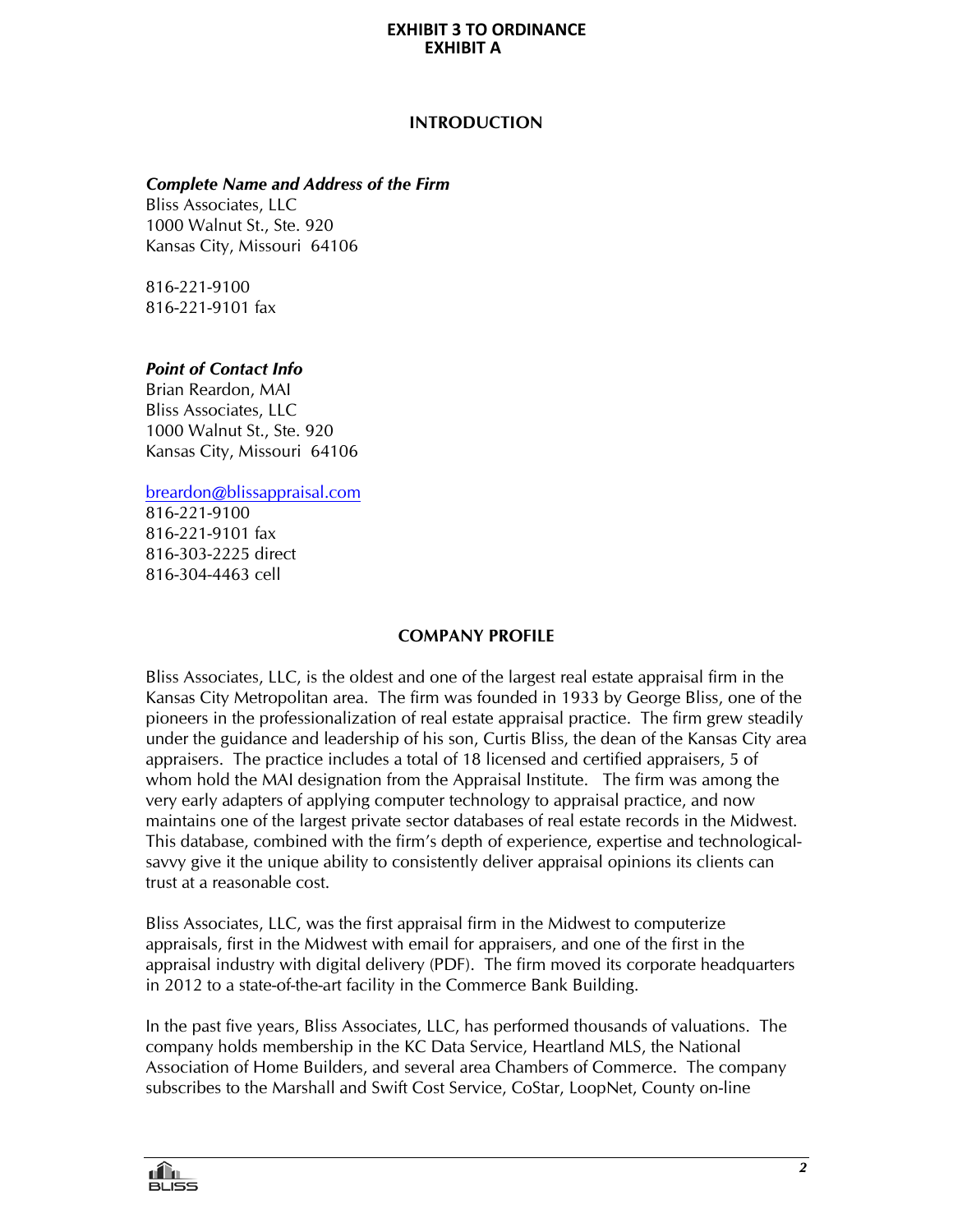services, and other specialized real estate publications. The firm exchanges comparable sales with local, regional, and national realtors, developers, appraisers, and assessors.

The size of our staff allows parallel processing of the research, analysis, and report production of appraisals in any projects and is necessary when multiple tracts are involved. The typical project will engage a research assistant, one or more state-certified appraisers for the inspections and analyses, and a senior appraiser that inspects, reviews, and manages the project. The team approach allows for much faster delivery of our appraisal reports.

Our valuation products range from land models to appraisal reports for condemnation appeals and everything in between them.

The experience component is based upon the company's history and the company's four senior staff members have over 160 years combined experience in the appraisal field.

"Any fool can make things bigger, more complex, and more violent. It takes a touch of genius-and a lot of courage-to move in the opposite direction." Albert Einstein

With respect to project understanding, our goal is to keep things simple. By harnessing market data efficiently and capitalizing upon the tremendous knowledge base to process it, valuations are we can address legal questions head on and early. By having a quick and early grasp of any valuation issue disputes are greatly reduced – both condemnation and appeals of court-appointed awards.

"The most complicated skill is to be simple." Dejan Stojanovic "Creativity isn't meant to introduce complexity it is expected to add simplicity." Amit Kalantri "Simplicity is ultimately a matter of focus." Ann Voskamp

Market data is researched, analyzed, and reported in a Data Book. Additional valuation products for more thorough appraisal development and reporting also use the Data Book for the project.

### **STAFF AND QUALIFICATIONS**

### *Summary of Staff*

The qualifications of the professional staff that would likely be involved are included following. The appraisals will be assigned to staff by property classification. That will accommodate faster delivery time. Bliss has a full-time staff of 19 appraisers.

| <b>Appraiser</b>        |     |    | Designation Years Experience Missouri License No. |
|-------------------------|-----|----|---------------------------------------------------|
| Brian Reardon           | MAI | 21 | 2006030905                                        |
| Robert E. Marx MAI, SRA |     | 47 | RA001238                                          |
| James Summers SRA, MAI  |     | 46 | RA001802                                          |
| Maurice Kancel          |     | 29 | 2000157387                                        |

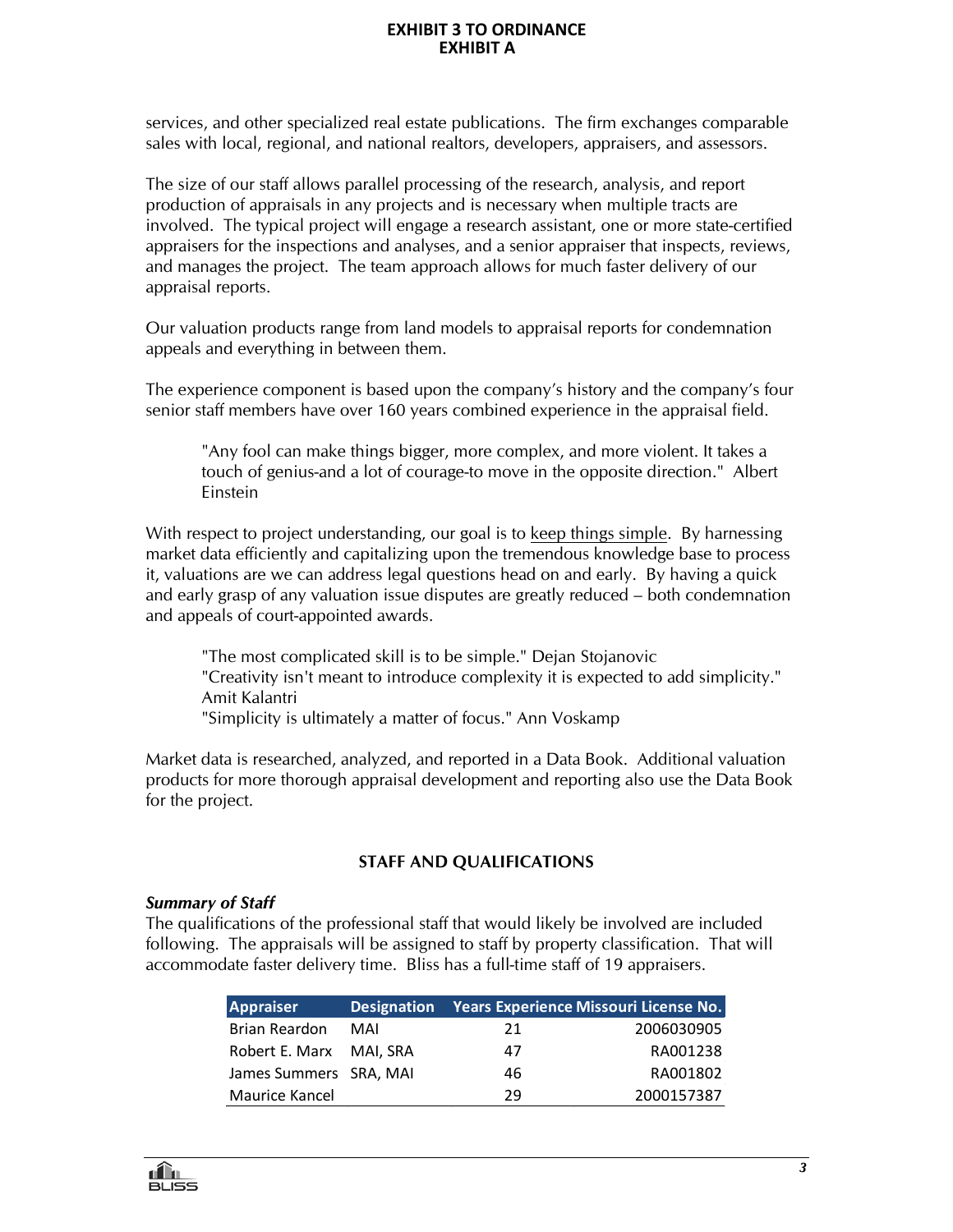#### *Summary of Relevant Experience*

Mr. Reardon is the President of Bliss Associates and has 21 years of experience in the real estate appraisal industry. Mr. Reardon has completed the Appraisal Institute's *Litigation Professional Development Program* and has served as expert witness in many complex real estate appraisals. Reardon's reports and testimony have been used in Missouri Circuit Courts, Kansas District Courts, U.S. Bankruptcy Court and the Missouri Supreme Court. Reardon has successfully completed the acquisition of corridors as acquisition agent for several cities in Missouri, including Blue Springs and Parkville.

Mr. Marx is the principal expert witness in Missouri ad valorem tax cases. Marx is the first appraiser in Kansas to successfully complete the Appraisal Institute's *Litigation Professional Development Program*. A list of his experience in providing testimony in the last five years is available upon request. Marx has served as expert witness in several Missouri Counties on several large tax appeals. Marx is an expert in statistical applications for real estate valuation. Marx has built valuation models for several property classes throughout the area.

Mr. Summers is a long time Jackson County resident and has written several articles, taught several courses and served on the *Review Committee* for the Appraisal Journal. Mr. Summers has significant experience with eminent domain appraisals and has served as expert witness in Missouri Circuit Courts, Kansas District Courts and U.S. Bankruptcy Courts. Mr. Summers is also on the MoDOT approved appraiser's list.

Mr. Kancel is a Kansas City metropolitan area resident that provides very localized familiarity to the individual appraisal assignments. Mr. Kancel has significant experience with eminent domain appraisals, including for MoDOT, KDOT and the US Corps of Engineers.

Resumes of team members available upon request.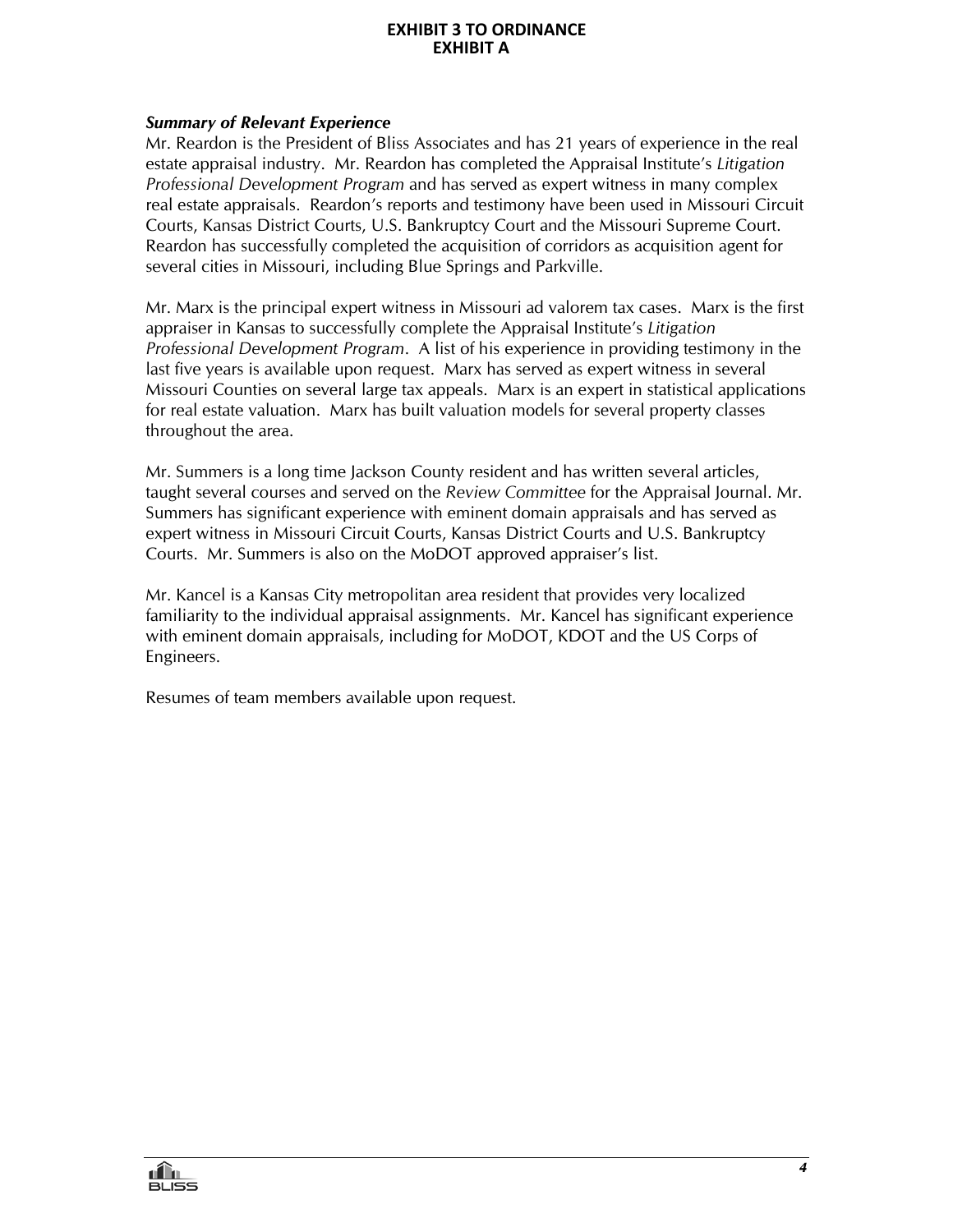# **EXPERIENCE WITH SIMILAR PROJECTS AND CLIENT REFERENCES**

Although Bliss Associates has completed a variety of projects for civil entities and utilities throughout the Midwest. Emphasizing only a few of the recent project, some involving the Yellow Book Standards, we invite your consideration of the following:

- 1. 2021 City of Blue Springs, NW South Outer Road, Blue Springs, Missouri. (Between 30 and 40 mixed-use commercial tracts along the South Outer Road corridor). The contact person is Mr. Christopher Sandie, Director of Public Works, City of Blue Springs, Missouri, 816-228-0121.
- 2. 2019 City of Parkville, Route 9 Improvements, Parkville Missouri. (Thirty mixed residential, multi-family, commercial, and special purpose properties for roadway improvements.) The contact person is Alysen Abel, PE, Public Works Director, The City of Parkville, 816-741-7676, AAbel@parkvillemo.gov.
- 3. 2018-2019 Kansas Highway 5 Leavenworth Road Reconstruction Project. (Partial acquisitions from thirty commercial land or improved property appraisals using the KDOT "Short Form" reporting format.) The contact person is Tim Orrick, Attorney, 913-888-1777, timorrick@orricklawgroup.com.
- 4. 2019 City of Parkville, Platte Landing Park, Parkville, Missouri. (Yellow Book Standard for LERRD (Land, Easements, Right-of-Way, Relocation, and Disposal)) crediting by the City of Parkville. The contact person is Alysen Abel, PE, Public Works Director, The City of Parkville, 816-741-7676, AAbel@parkvillemo.gov.
- 5. 2018 Board of Public Utilities, Transmission upgrade, Speaker Rd. Substation, Kansas City, Kansas. (Two tracts, total acquisitions). The contact person is Tim Orrick, Attorney, 913-888-1777, timorrick@orricklawgroup.com.
- 6. 2017 U.S. Army Corps of Engineers Project T 831000.04, Topeka FRM South Levee unit modification, Topeka, Kansas. (Six tracts, Yellow Book Standard). The contact person is Thomas Allen, Right-Of-Way Agent, City of Topeka, 785-368- 3097, tallen@topeka.org.
- 7. 2017 KCP&L Iatan-Stranger Creek electrical transmission line project, Weston, Missouri. (Eight agricultural tracts for an overhead high-voltage transmission line expansion.) The contact person is Rudy Beese, Dentons US LLP, 816-460-2450, rudy.beese@dentons.com.
- 8. 2017 Birmingham Drainage District, Levee upgrades. (Two tracts of vacant land for a levee improvement using MoDOT Standard Appraisal format. The contact person is Rex Redlingshafer, Lathrop & Gage, 816-460-5404.
- 9. 2016 U.S. Department of Justice, Bratcher, et al, v. United States, Case No. 15- 986L, Lafayette County, Lexington, Missouri "Rails to Trails Case". (14 tracts, Yellow Book Standard). The contact person is Paul Galindo, ENRD, 202-616- 5082.
- 10. 2016 North Northwood Road Project, Kansas City, Missouri. (Seven mixed residential and commercial tracts for roadway improvements.) The contact person is Barbara Cantrell, Senior Acquisitions Specialist, City of Kansas City, Missouri, 816-513-2627, barbara\_cantrell@kcmo.org

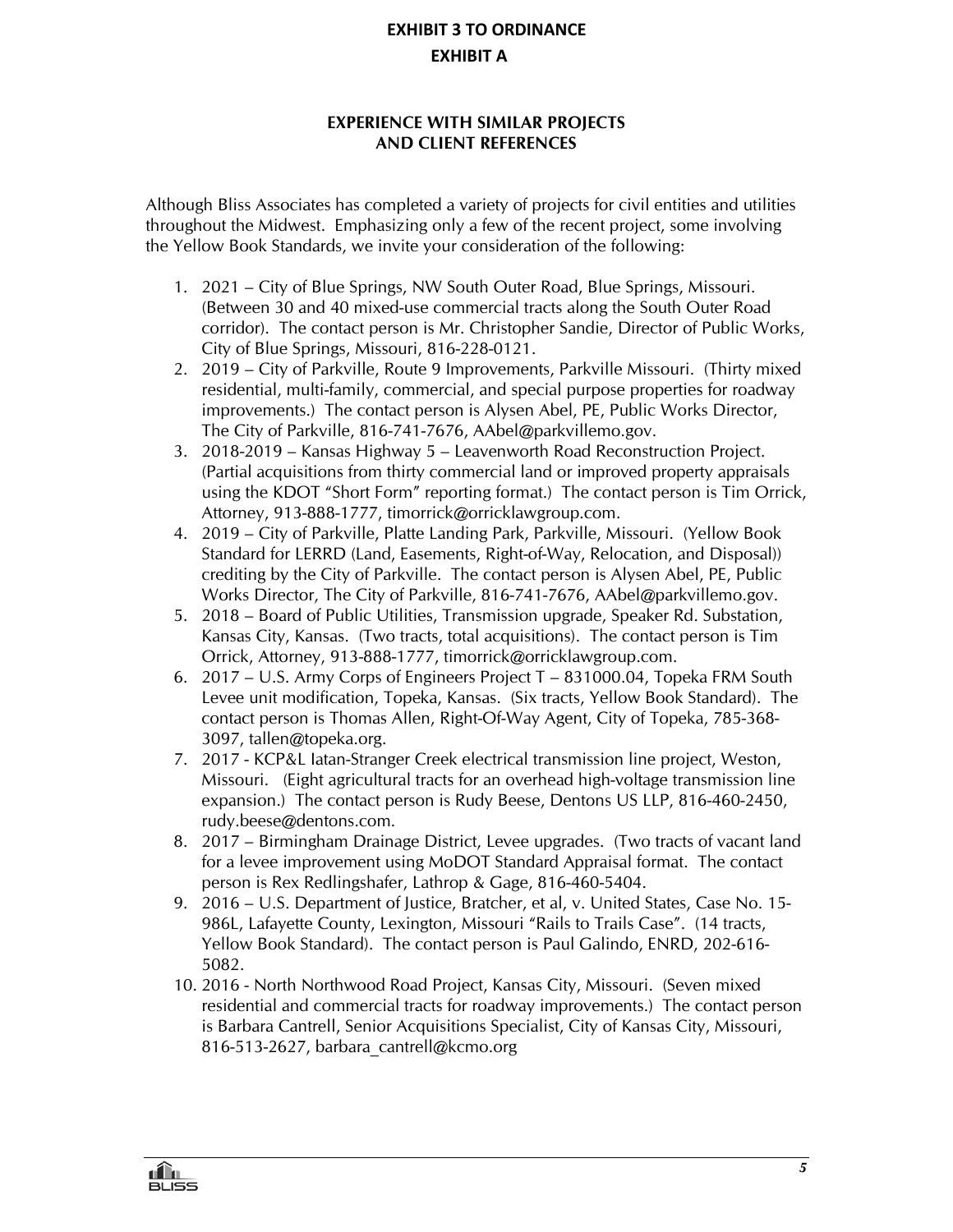#### **BLISS MOBILIZATION SCHEDULE**

Our fees are based upon the estimated time necessary to complete the assignments but will be billed at flat rates. The complexity of the assignment, timeline involved and appraisal scenario (eminent domain, acquisition, disposition) will impact the fees associated with the assignment.

We work hard to keep our delivery dates under 30 days for single or small group appraisals. Large portfolios may take additional time.

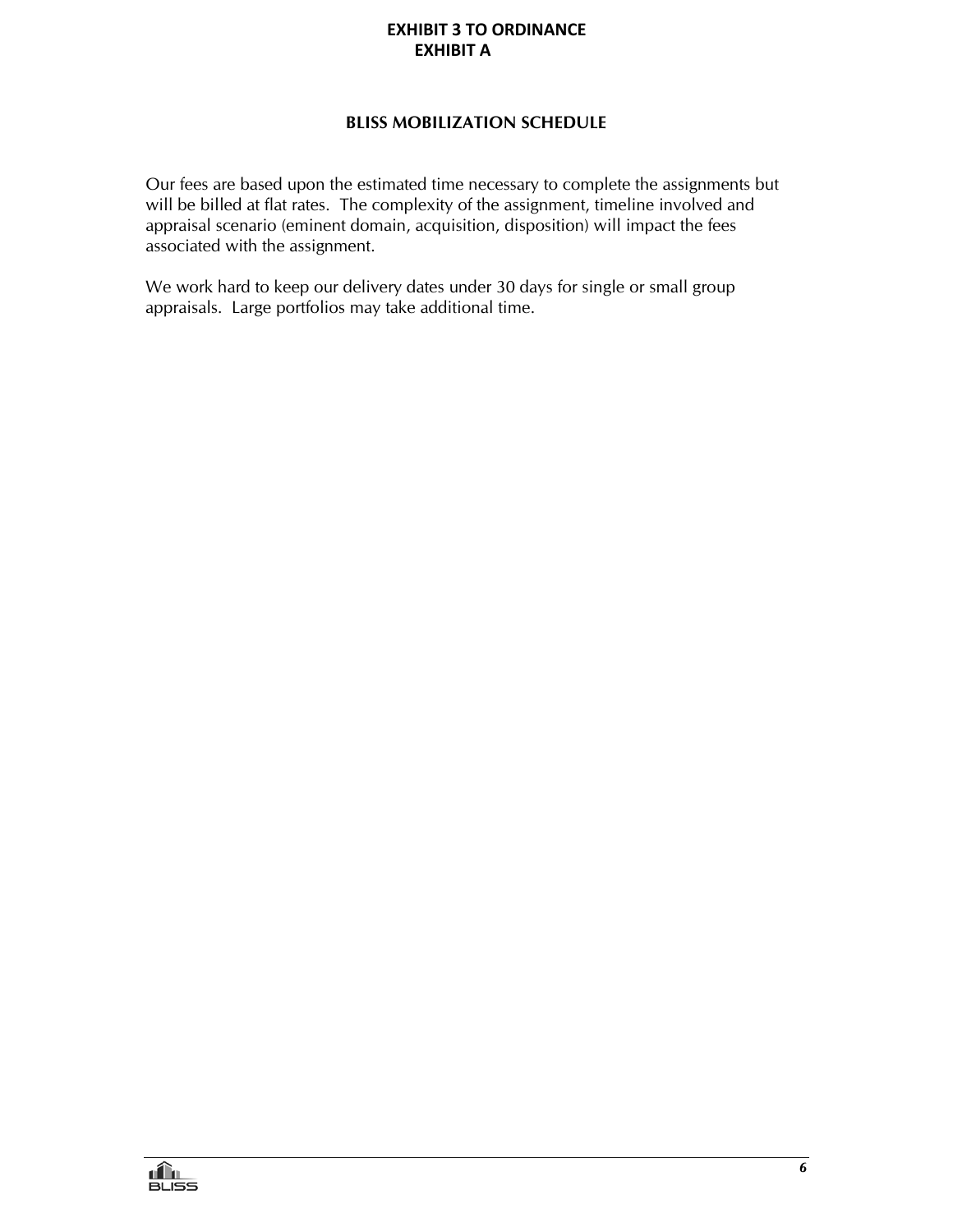# EXHIBIT B TO PROFESSIONAL SERVICES AGREEMENT BETWEEN THE CITY OF LEE'S SUMMIT AND BLISS ASSOCIATES, LLC

### **SCOPE OF SERVICES TO BE PROVIDED BY CONTRACTOR**

Contractor shall provide the following services to the City on an as-needed basis:

- Perform real estate appraisals for the purpose of market value. All appraisals must be performed in accordance with the *Uniform Standards of Professional Appraisal Practice*.
- Provide appraisals for local, state and federally funded projects.
- Provide review appraisals for local, state and federally funded projects.
- Negotiate and acquire right-of-way, easements and fee simple property.
- Provide expert testimony in eminent domain cases, as required.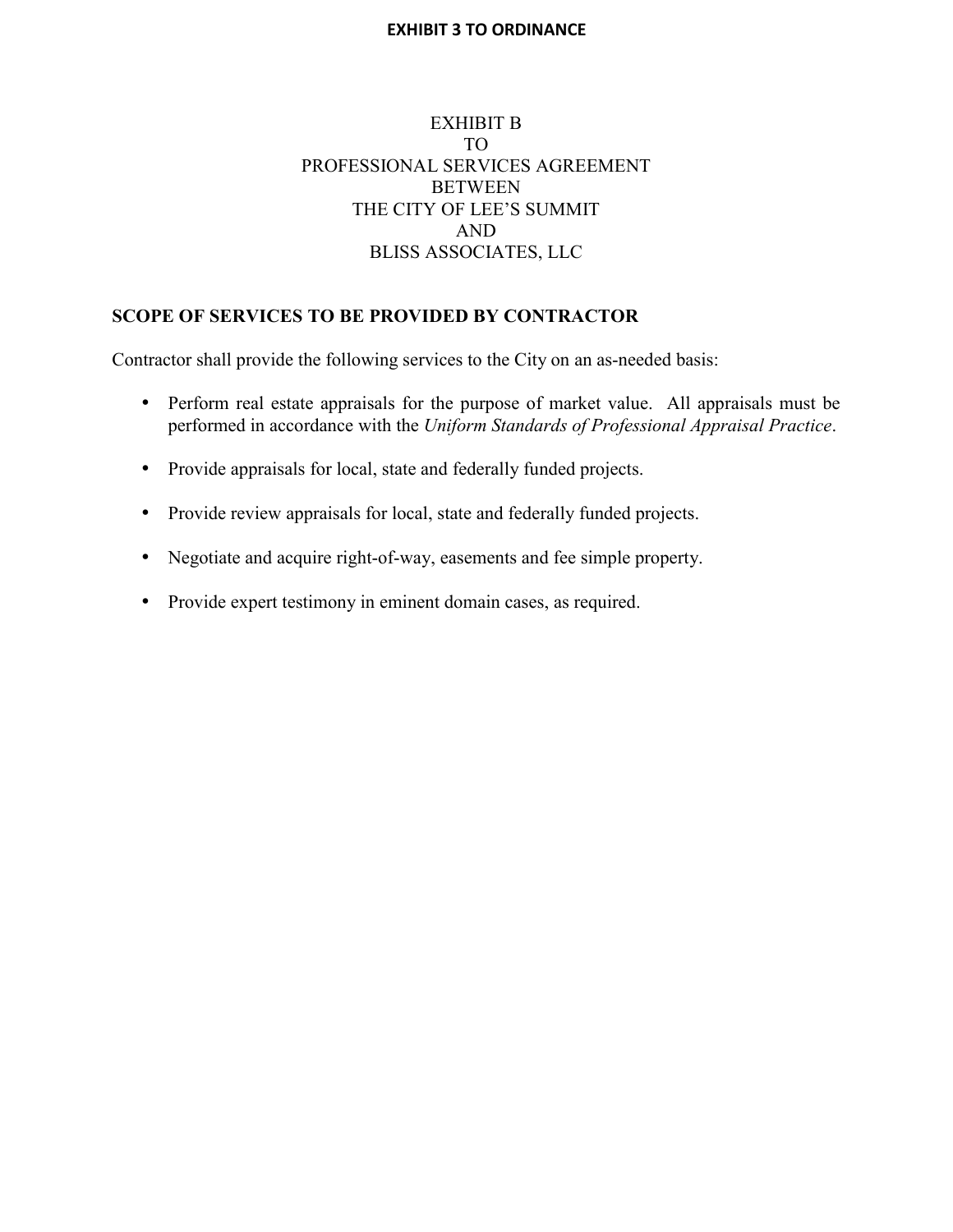# EXHIBIT C TO PROFESSIONAL SERVICES AGREEMENT BETWEEN THE CITY OF LEE'S SUMMIT AND BLISS ASSOCIATES, LLC

[Fee Schedule]

See following page(s).